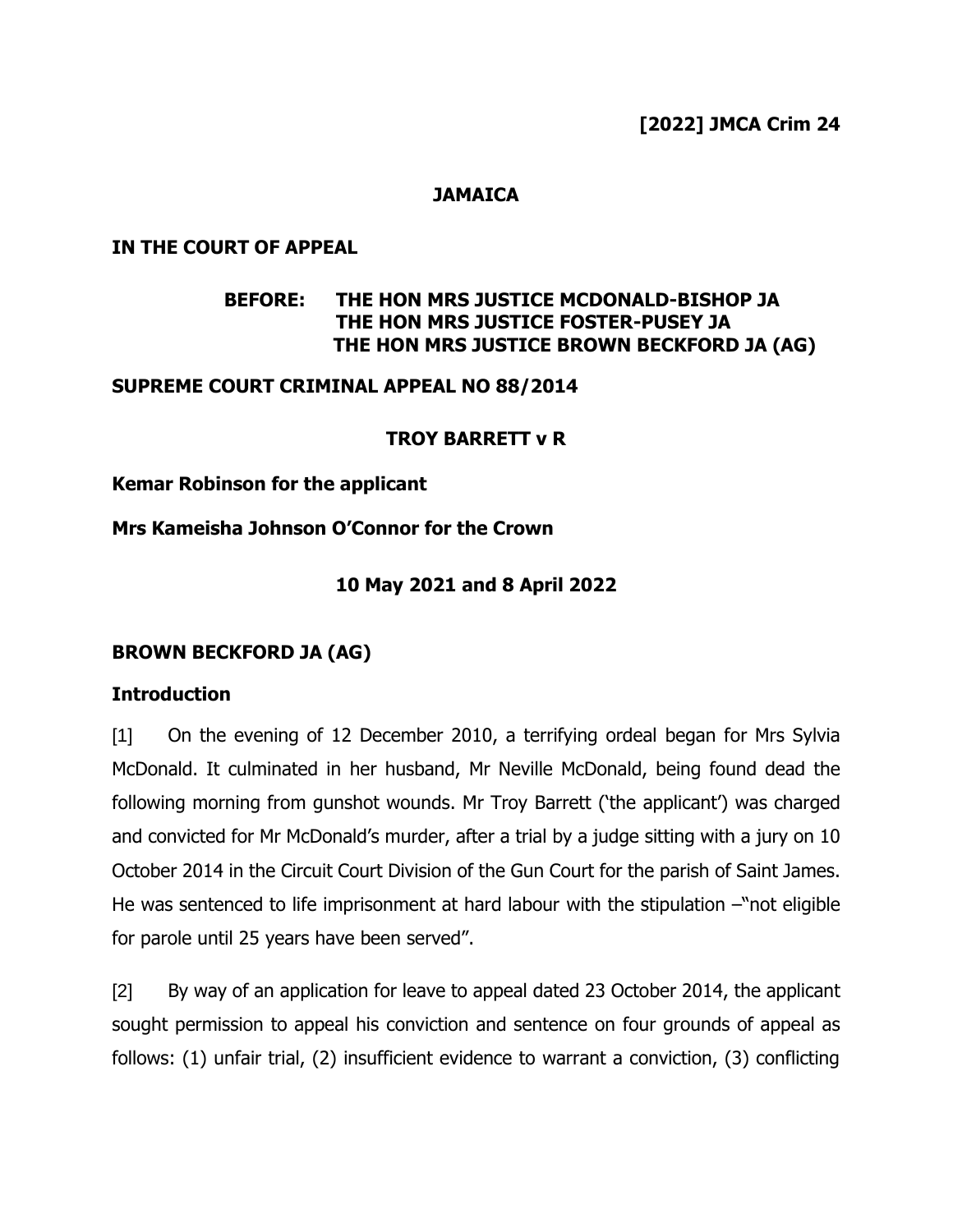statements and (4) further grounds to be filed by my attorney upon (receipt) of the transcript.

[3] Permission for leave to appeal having been denied by a single judge, the applicant renewed his application for leave to appeal before the court, which he is given the right to do under section 13(1)(b) of the Judicature (Appellate Jurisdiction) Act.

[4] At the hearing of the application on 10 May 2021, Mr Kemar Robinson, counsel for the applicant, sought and was granted permission to abandon the original grounds of appeal on the Form B1 and to argue the four supplemental grounds of appeal as filed, which are set out below:

- "(1) unfair trial;
- (2) the evidence does not support a verdict of guilty which was compounded by the fact that the learned trial judge failed to sufficiently address the material inconsistencies and discrepancies on the Crown's case;
- (3) the sentence is manifestly excessive; and
- (4) the applicant should benefit from the current law on joint enterprise which, if was settled at the time of his trial, would have allowed the applicant to benefit from the lesser offence of manslaughter being left for the jury's consideration."

[5] After taking time to consider the submissions of both counsel, this court made the following orders on 10 May 2021:

- "1. The application for leave to appeal conviction and sentence is refused.
- 2. The sentence is reckoned as having commenced on 10 October 2014."

We promised to provide our reasons in writing. This judgment is in fulfilment of that promise.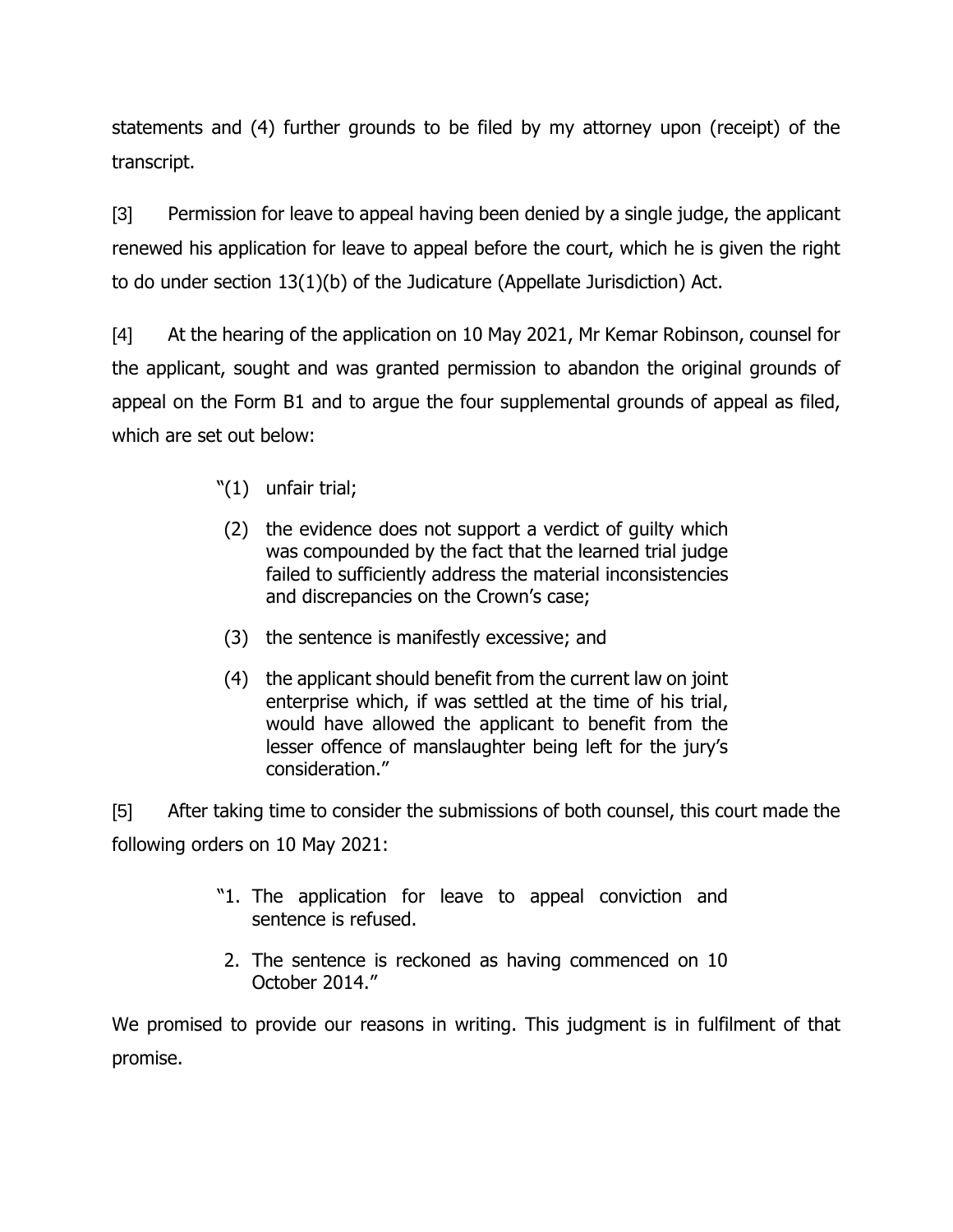[6] A summary of the case for both the prosecution and the defence at the trial sets the background for the application.

### **The prosecution's case**

[7] At trial, the prosecution's case was presented mainly through the evidence of two eyewitnesses Sylvia McDonald and Vanessa Williams; Detective Corporal Joseph Spence, the first responding police officer; and Dr Murani Sarangi who performed the post mortem examination on the body of Mr McDonald ('the deceased'). Their evidence is summarised below.

# Sylvia McDonald

[8] Mrs McDonald gave evidence that she was at home with the deceased and their two grandchildren. Sometime between 6:30 pm and 6:45 pm, she was in her bedroom watching television with the deceased. After the completion of "Hill and Gully Ride", the programme they were watching, the deceased went to shower. He returned and closed the door. She heard a "boom boom" on their bedroom door. This sound, she said, was similar to someone attempting to "kick down" the bedroom door.

[9] The deceased then approached the door and appeared to look through a window. He asked her to pass him the machete which was under the bed. This she did. The deceased then went towards the grandchildren's bedroom. She then heard a sound as if the louvre blades in the window were being chopped. She also heard as if he jumped outside. She then heard three to four gunshots coming from the direction in which he ran, which she believed to be towards the fowl coop leading to the bush.

[10] When she heard these shots, she was leaving her bedroom and heading towards the grandchildren's room. She went outside the house and called the deceased's name about three times. When she heard no response, she returned inside. She went to the grandchildren's room where she saw the machete on the bed. She also saw blood all over, from the window to the room and on the bed where the machete was resting. After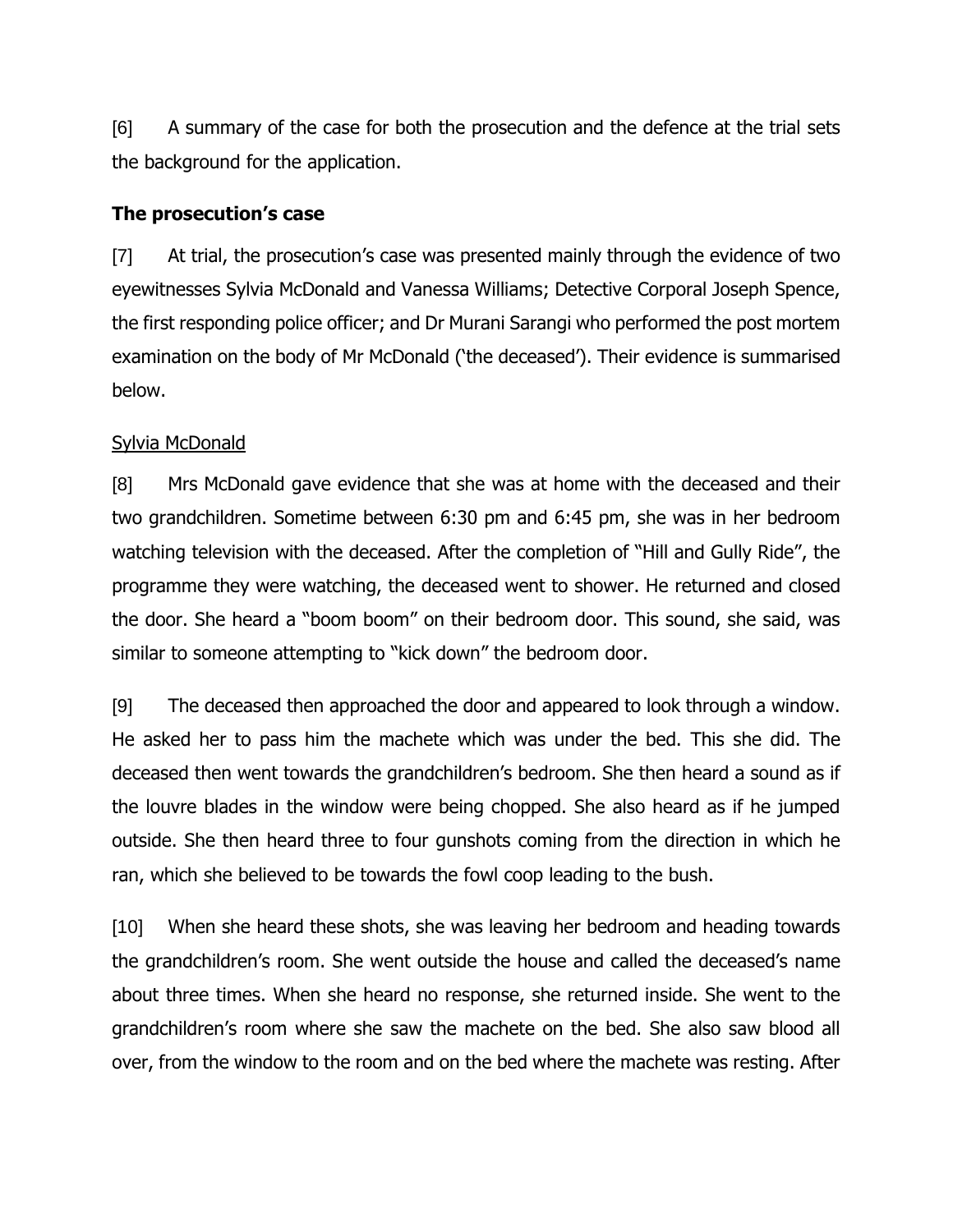seeing this, she called out to the grandchildren and found them in the closet in her room. She saw Vanessa praying and Oneisha using a phone to call the police.

[11] The police arrived and, along with community members who had gathered, they conducted a search for the deceased. They were not successful in locating him. However, a search on the following day revealed his body in an open lot about a quarter of a mile from his house.

#### Vanessa Williams

[12] Vanessa Williams gave testimony that in December 2010 she was attending high school. On 12 December 2010, she was at home with her grandmother, the deceased and Oneisha. Sometime around 6:30 pm and 6:45 pm, she was in the hall by herself doing her assignment. The room was lit by a 100-watt electric light bulb. Oneisha was previously in the living room with her for a time but then left. She was not sure where Oneisha went. She believed that her grandmother and the deceased were in their room watching television as they usually did.

[13] While sitting at the table doing her assignment, she heard a sound like a 'bang' coming from the door leading to the veranda behind her. The sound was as though someone was beating on a door or shaking something. She turned towards the door to look and when she did, someone put a gun to her head, commanding her not to move. A second individual then entered the room. He was also armed with a gun. He was about eight feet away from her and looking around. He was dressed in a hoody that covered his eyebrows to the middle of his forehead and a 'kerchief'. which covered his nose and his mouth to the back of his ears. These coverings left only his eyes in view. Whilst the second man was gazing around the room, the 'kerchief' fell from his face onto his chest. At that time, he was about seven feet from her. She was able to see this man's entire face and she realised that it was the applicant whom she had known for about nine years. They had both attended the same primary school and lived in the same community. She knew his name to be Troy Barrett otherwise called "Cruise". She stared at his face for about 25 to 30 seconds until she was forced to hold down her head by the man with the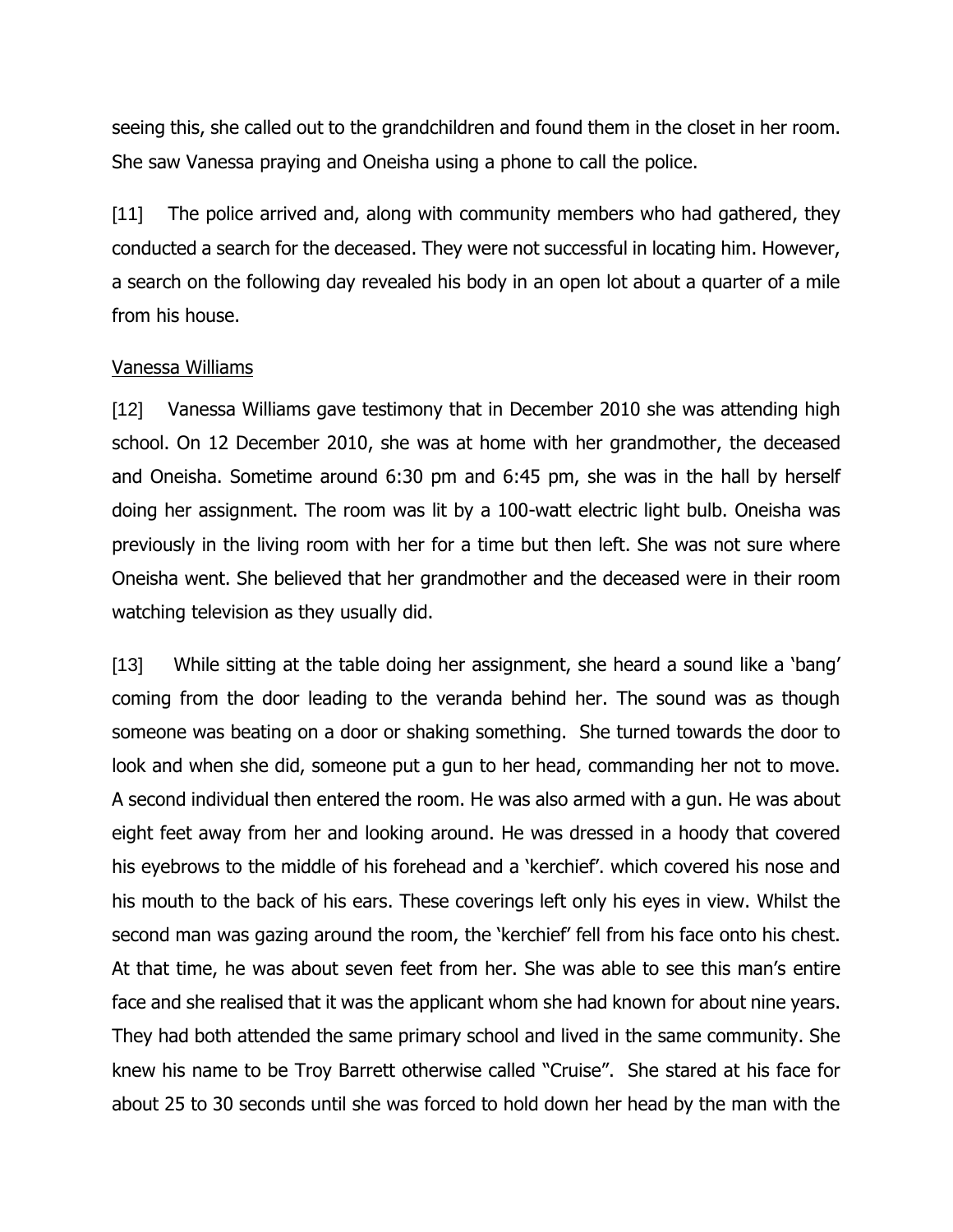gun to her head. She raised her head back up and saw the applicant fixing his 'kerchief'. She again stared at him and he pointed his gun at her, then held it back down. As he did so, she heard what sounded like gunshots coming from the veranda and saw someone with a gun run past the veranda towards the kitchen.

[14] The man who had the gun pointed at her head then took up her cell phone and ran towards the kitchen. The applicant stared at her and then walked briskly in the same direction. She heard her grandmother call her and Oneisha and she met up with her grandmother in the bathroom. Oneisha came out of her grandmother's closet and the three of them went outside through the back door where her grandmother then called out the deceased's name. She then heard three more explosions sounding like gunshots. All three went back inside the house.

[15] Upon returning inside, Vanessa Williams went into her room and observed that her window appeared "smashed out"; there was a machete and muddy footprints on the bed and blood on the door leading to her room. She then went into her grandmother's closet with Oneisha. Oneisha was calling the police while she prayed.

[16] The police arrived and a search was carried out on the same night for the deceased; however, he was not found. Another search was carried out on the following morning and his body was found. She did not tell the police that night that she recognised the applicant as one of the intruders. In fact, she told the police she did not recognise any of the men and that they had just passed through the hall. She said this was because she had to be careful with whom she spoke as she was scared they might return to kill her. She gave a statement to the police on 16 December 2010 in which she named the applicant.

[17] There were some conflicts in her evidence which manifested in cross-examination. She explained that this was due to the passage of time. She denied that she was making up the evidence as she went along.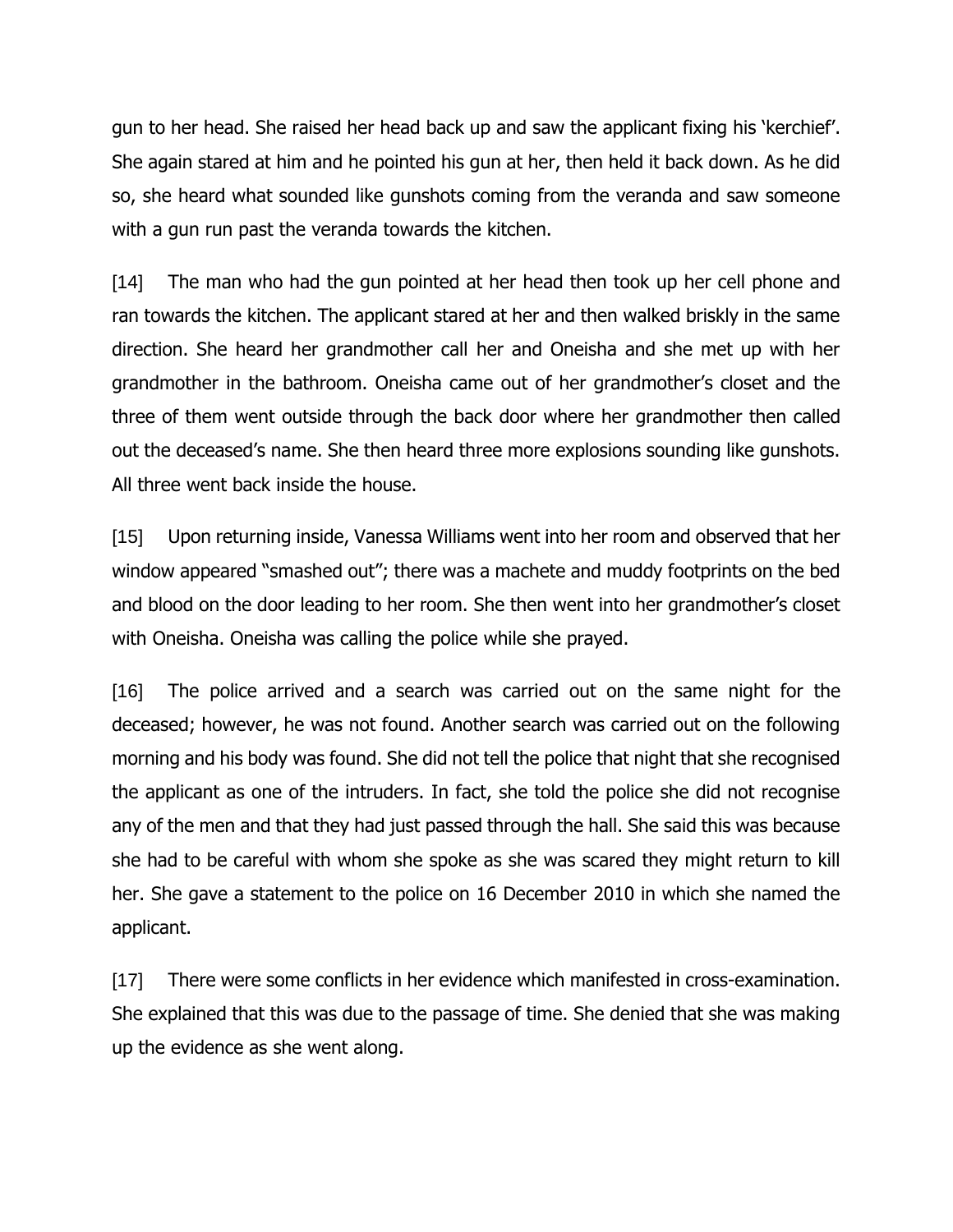### Detective Corporal Joseph Spence

[18] The evidence of Detective Corporal Joseph Spence was that on 12 December 2010, he received a call to attend the home of the deceased. Upon arrival, he saw both Vanessa Williams and Mrs McDonald and they made a report to him. He then examined the room said to be occupied by Mrs McDonald and the deceased. He saw damage to a chest of drawers and a bullet warhead on the floor in front of the chest of drawers. He then proceeded to the adjoining bedroom, where he saw what appeared to be bloodstains on a bed leading to a window. He also saw the impression of a footprint in blood on the bed.

[19] He also observed that almost all of the glass louvre blades were now outside of the bedroom. Whilst outside, he saw a trail of blood leading to the bushes. He was part of the search team that conducted the search for several hours for the deceased. However, the deceased was not located.

[20] Based on information he received the following day, he returned to the area. A short distance from the house, he saw a crowd around the body of the deceased. The scene was processed, photographs were taken and the body was removed. He subsequently went to the Anchovy Police Station and made an entry in the station diary. He then handed over the matter to Detective Corporal Linton, the investigating officer.

# Dr Murani Sarangi

[21] Dr Murani Sarangi, consultant forensic pathologist for the western region of Jamaica, conducted the post-mortem examination on the body of Neville McDonald. He noticed five gunshot wounds in total to the body of the deceased. Gunshot entrance wounds were seen to the front right side of the chest and the front of the abdomen. There were also three gunshot wounds on his hands which the doctor suggested were defensive wounds from the deceased trying to block bullets with both hands. Death was due to excessive blood loss or internal bleeding from gunshot wounds to the chest and abdomen.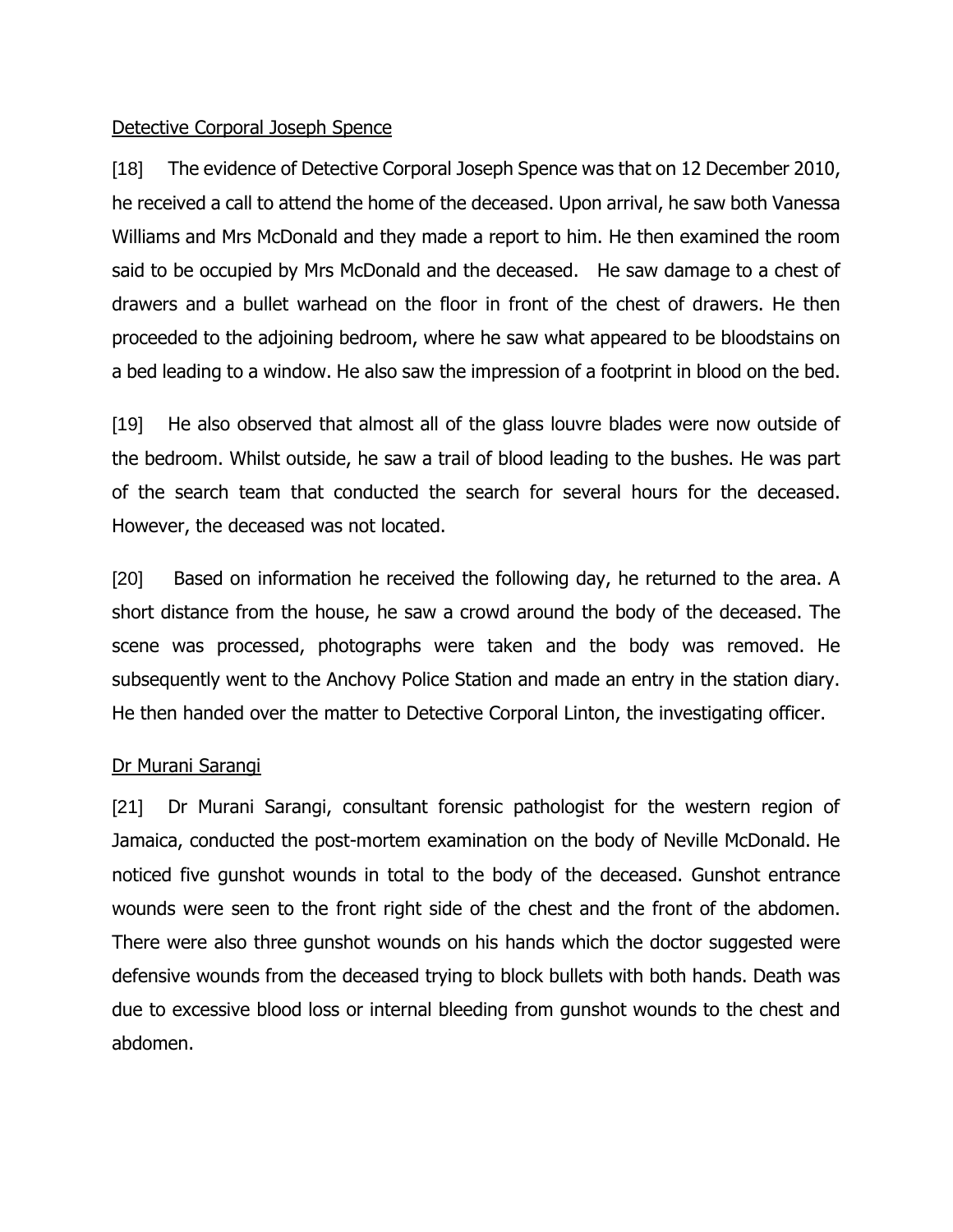# **The defence case**

[22] A submission of no case to answer was made on behalf of the applicant at the trial, on the grounds that the evidence adduced by the prosecution, including the evidence of identification, was so manifestly unreliable that no reasonable tribunal could safely convict on it. After hearing the response from the prosecution, the learned trial judge ruled that there was a case for the applicant to answer.

[23] The applicant gave an unsworn statement from the dock, which is set out in full due to its brevity. He stated:

> "My name is Troy Barrett. I was born August the 8, 1993. I was picked up and taken from my home on the 24<sup>th</sup> of December and the policeman take me to the station, said he is going to charge me for murder. I am innocent. I never involve in any murder ever before and I don't know anything dat dey talking about."

# **The application for leave to appeal**

[24] We will treat firstly with the grounds relating to the application for leave to appeal against conviction and then with the grounds regarding leave to appeal sentence.

# Ground  $1 -$  unfair trial

[25] Counsel for the applicant, Mr Robinson, submitted that the applicant did not receive a fair trial on the basis that: (i) his trial attorney did not properly put forward his instructions and defence for consideration by the jury and (ii) the absence of the station dairy at the trial impeded the applicant's case as it was needed to create doubt as to the credibility of the witness Vanessa.

# (i) Conduct of Counsel

[26] The foundation of this contention is the affidavit of the applicant filed on 3 December 2020. In his affidavit, the applicant contended that Mr Morrell Beckford, his counsel at his trial, failed to properly put his case to the jury as: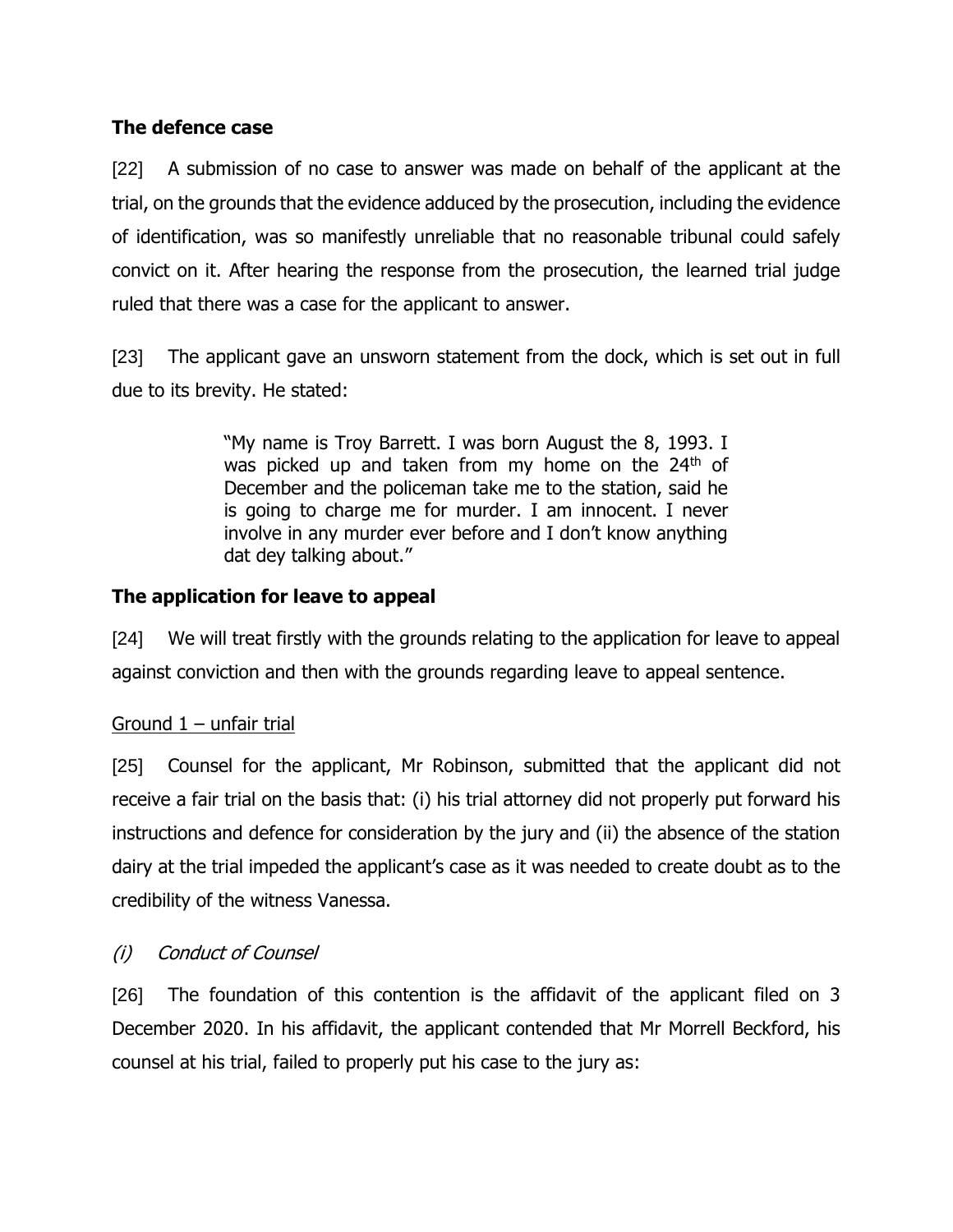- i. His instructions were not put to the witnesses during the course of his trial;
- ii. No witnesses were called to support any defence of alibi even though his counsel was aware that such witnesses were available;
- iii. No witnesses were called to speak to his good character even though counsel again was aware that such witnesses were available; and
- iv. That he was not advised that he could call witnesses to give evidence on his behalf.

[27] Mr Robinson submitted that while there was a general attack on the prosecution's case as it concerned the issues of credibility and identification by counsel at the trial, the specific instructions from the applicant were not put. This, he further submitted, was borne out by a perusal of the transcript, which showed that no witnesses were called on the applicant's behalf to support the defence of alibi and with regards to the issues of identification and credibility raised in his defence.

[28] Mr Robinson relied on the case of **Rohan Squire v R** [2015] JMCA Crim 27 in which Morrison JA (as he then was) explained at para. [19] that "it is open to this court to allow an appeal in an appropriate case in which complaint is made of the conduct of counsel on the ground that there has been a miscarriage of justice". Counsel, however, acknowledged that as said in the case of **Leslie McLeod v R** [2012] JMCA Crim 59, ('**Leslie McLeod**'), the cases in which the conduct of counsel could afford the prospect for a successful appeal must be exceptional. Counsel also relied on the cases of **Michael Reid v R** (unreported), Court of Appeal, Jamaica, Supreme Court Criminal Appeal No 113/2007, judgment delivered 3 April 2009, **Nigel Brown v The State** [2012] UKPC 2 ('**Nigel Brown**') and **Calvin Walker and Lorringston Walker v R** [2019] JMCA Crim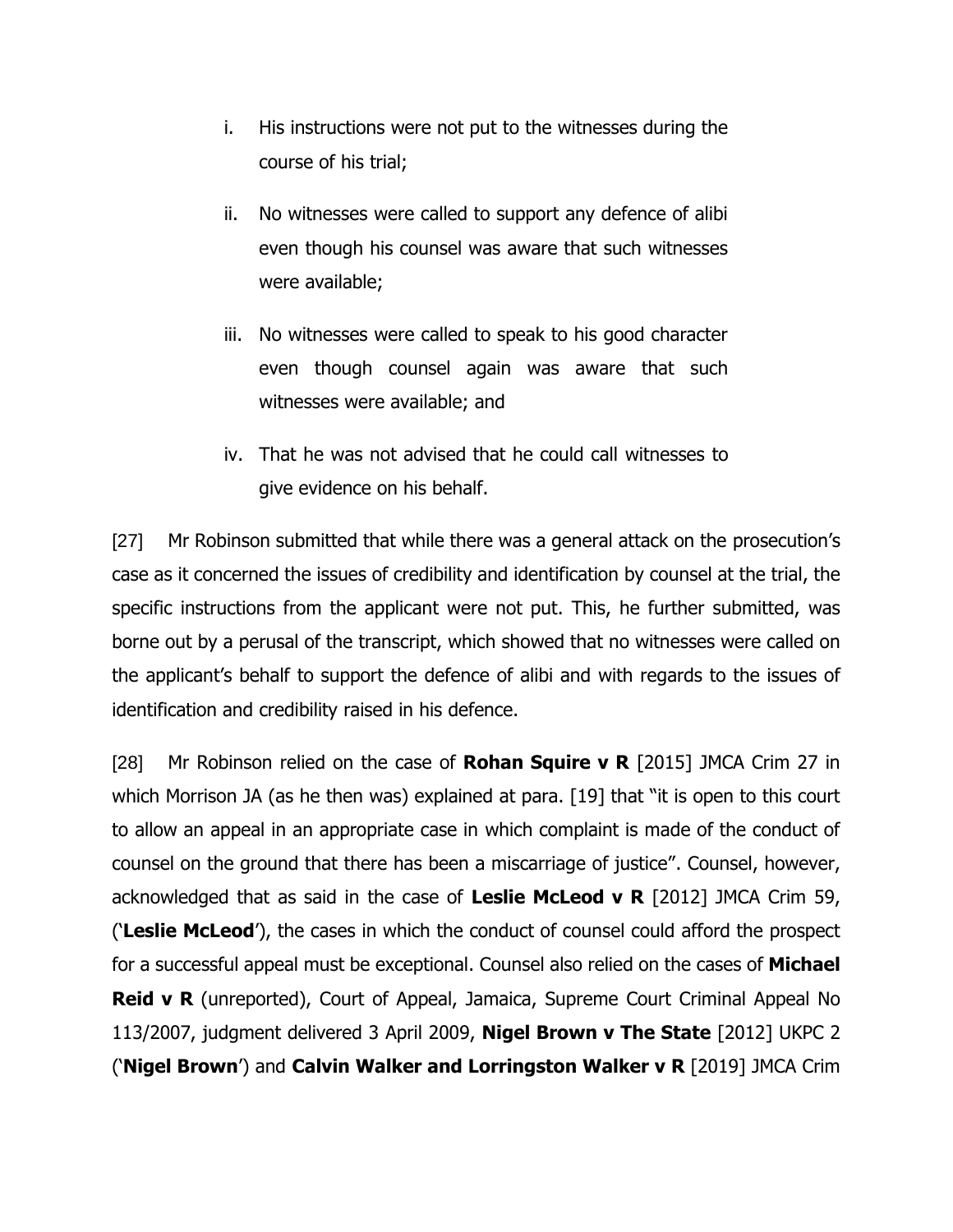27 in relation to the approach to be taken by the appellate court when such allegations are made and the standard of competence expected from counsel at trial.

[29] Mr Robinson further submitted that the court, in making its determination as to whether to intervene in a case where the conduct of counsel is raised, ought to be guided by **Leslie McLeod** which directs at para. [64] that the court should look at "… (i) the impact which the alleged faulty conduct of the case has had on the trial and the verdict; and/or (ii) whether the misconduct alleged on the part of counsel was so extreme as to result in a denial of due process to the applicant".

[30] Mr Robinson contended that, in this case, the calling of witnesses to give evidence in support of the applicant's defence of alibi would have given the jury an opportunity to consider any weakness in the prosecution's case. Moreover, as credibility was one of the main issues in the trial, the calling of character witnesses would have allowed the jury to assess the applicant's case more favourably, as they would have considered the applicant's credibility and propensity to commit murder, especially as he was a minor at the time of the incident. Additionally, the learned trial judge may have been disposed to show leniency towards the applicant, had she had the benefit of hearing from character witnesses at the stage of sentencing. In support of this submission, counsel noted that in **Nigel Brown** the Privy Council said at para. 33 that:

> "33.…Where there is a clash of credibility between the prosecution and the defendant in the sense that the truthfulness and honesty of the witnesses on either side is directly in issue, the need for a good character direction is more acute. But where no such direct conflict is involved, it is appropriate to view the question of the need for such a direction on a broader plane and with a close eye on the significance of the other evidence in the case."

[31] Mr Robinson concluded that the applicant's defence was, therefore, not conducted by his attorney in a manner that would cause the jury to give his case sufficient consideration and in such circumstances his trial was unfair.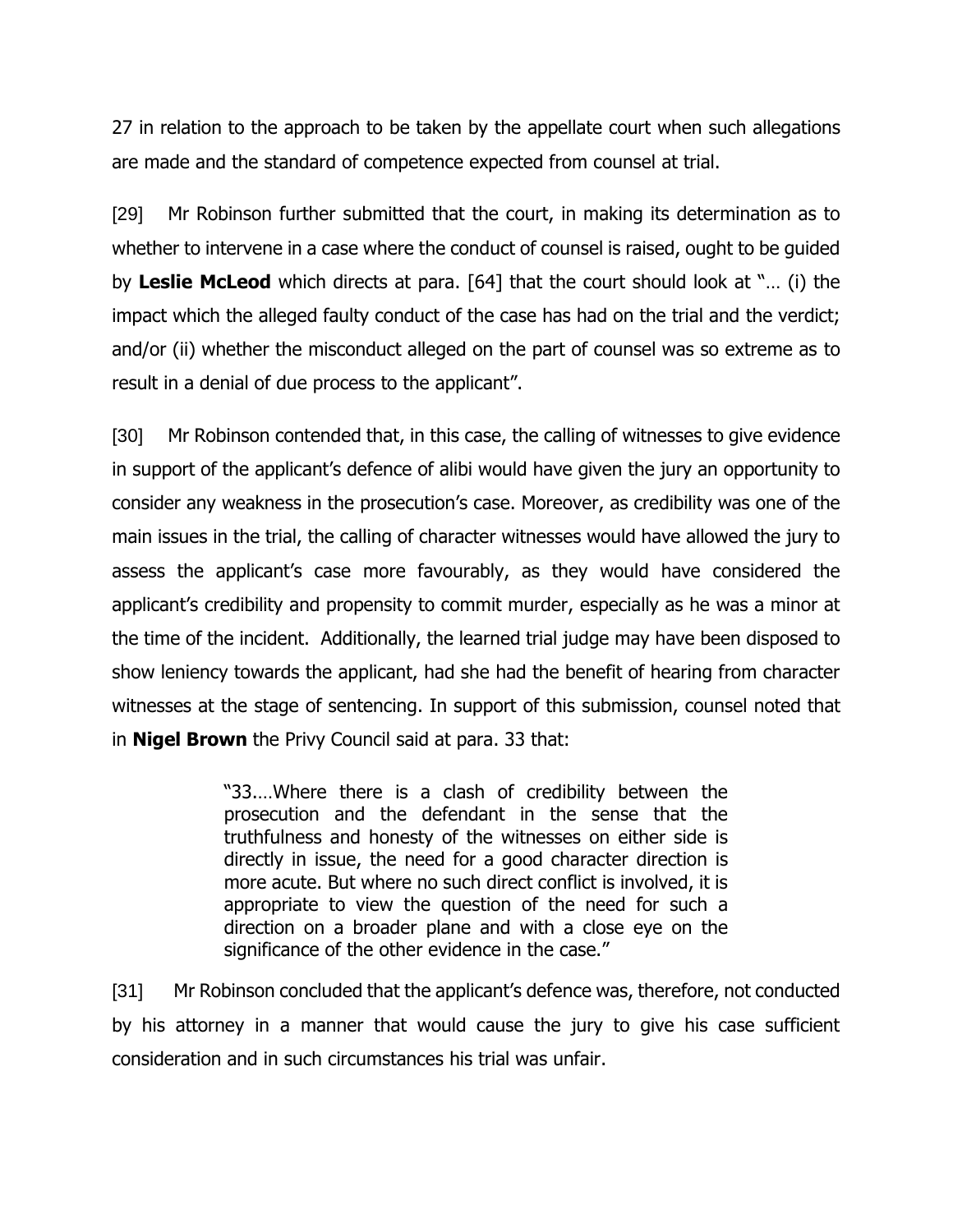[32] Counsel for the Crown, Mrs Johnson O'Connor, in her response to the applicant's submissions, relied on evidence from Mr Beckford contained in an affidavit filed on 30 December 2020. Mr Beckford asserted in his affidavit that:

- i. he took written instructions from the applicant;
- ii. the applicant did instruct him that persons were available to speak to his whereabouts on the night of the incident. He advised him to make the necessary arrangements to provide a further statement in relation to these persons and also for their statements to be collected;
- iii. a further statement was recorded from the applicant and his mother. One of his proposed alibi witnesses also provided a statement in support of this defence. However, the applicant's father did not wish to provide a statement;
- iv. no arrangements were made by the applicant or his parents to have any other person provide a statement in support of this defence. He recalled that the applicant advised that the persons noted in his further statement did not wish to get involved. He explained to the applicant and his parents, the importance of having witnesses at the trial to support an alibi defence;
- v. having read the statement of the applicant's mother and interviewed her, he concluded that her evidence "even if accepted by the jury would not be very likely to assist in establishing that the applicant could not have been at the scene of the murder". Rather, calling her as a witness may have had a negative impact on the jury as they could have viewed this as a failed attempt to construct an alibi defence. Therefore, he thought, it would have been "imprudent and irresponsible" to call her as a witness to support an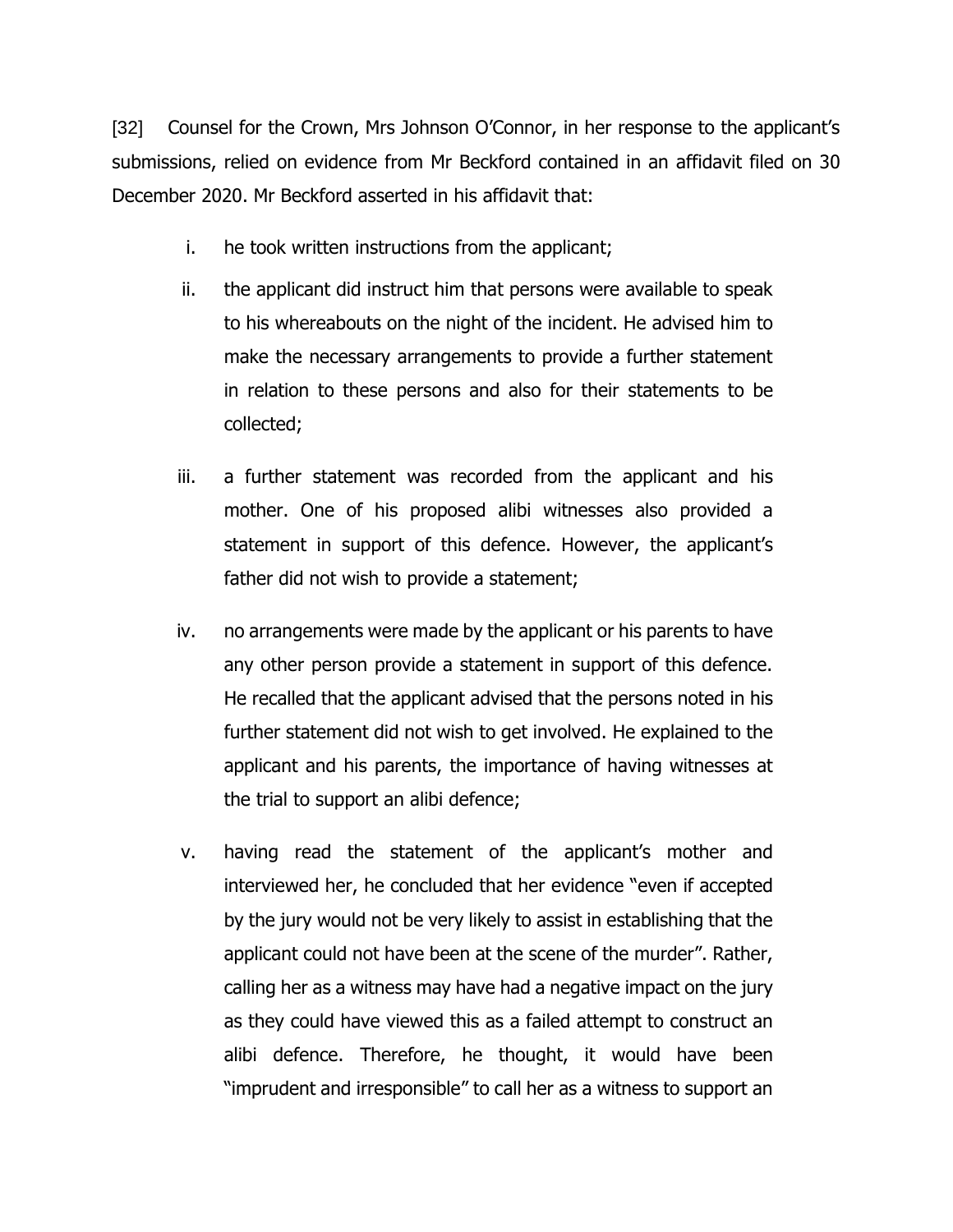alibi defence. This assessment was discussed with the applicant and his parents who appeared to understand and expressed no reservations or objection;

- vi. It was the applicant who made the decision to give an unsworn statement. In respect of this, he advised the applicant to give a concise statement and not to provide details of an unsupported alibi defence which would give him little advantage but could be used negatively by the prosecution in addressing the jury;
- vii. on the failure to call witnesses to speak to the applicant's character, he could not recall having any such discussion with the applicant. However, any such deliberation on his part would have taken into account that the applicant had been convicted of a minor offence at a young age and had been detained, though not charged, for robbery. The applicant was also viewed in an unfavourable light by the police. In light of this background, the prosecution could challenge any evidence of the applicant's good character;
- viii. on the failure to call witnesses to speak to the applicant's character at the sentencing hearing, he could not recall having any such discussion with the applicant. However, it was his usual practice to call such witnesses and their absence was most likely due to the unavailability of such witnesses.

[33] Mrs Johnson O'Connor submitted that the court, in assessing whether the applicant should succeed on this ground, would need to consider: (i) whether the alleged act of incompetence fell below the standard of a reasonable attorney in the circumstances and (ii) whether the alleged incompetence had an adverse effect on the outcome of the trial, which caused the trial process to be unfair or denied the applicant due process.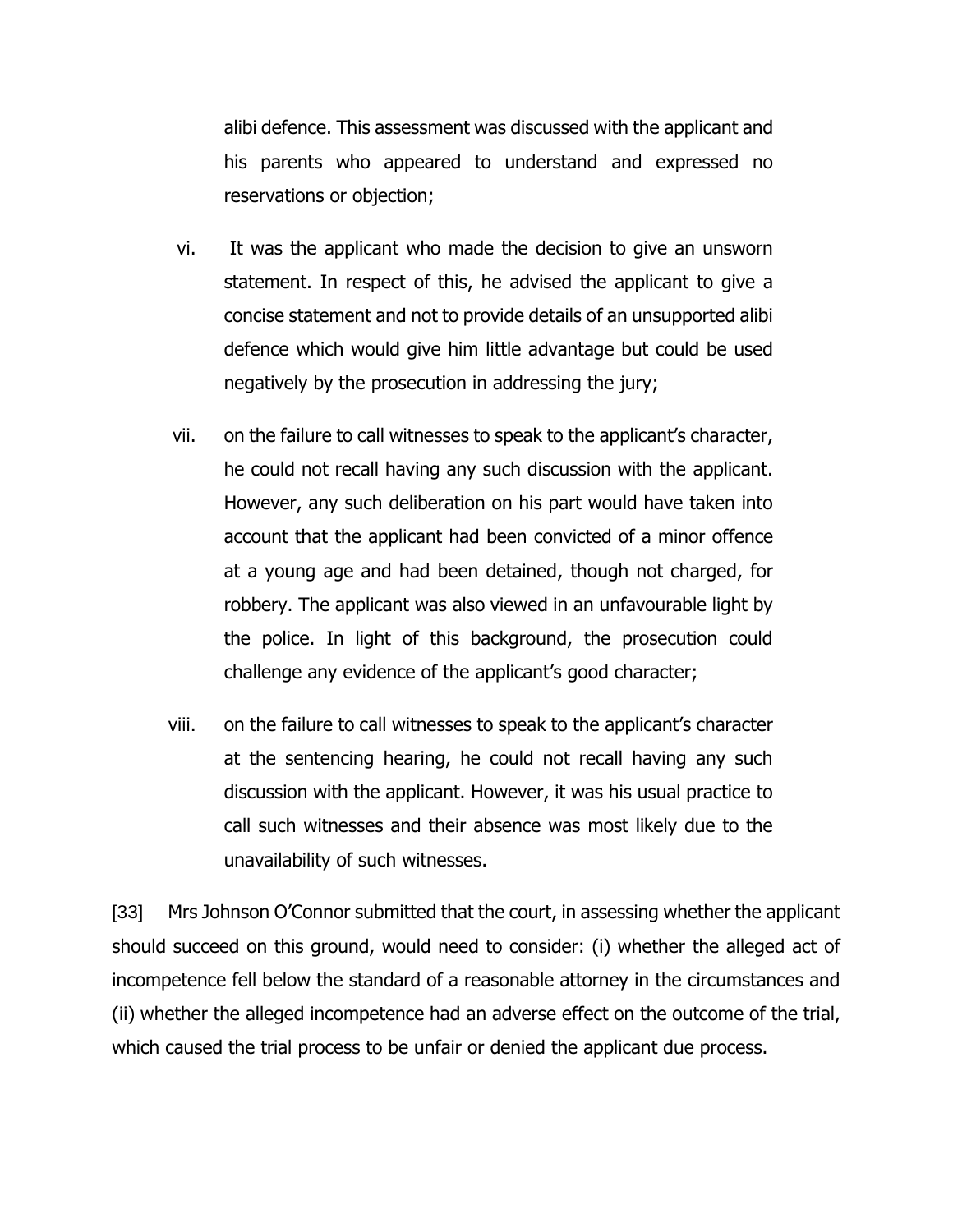[34] Reference was made to the case of **Paul Lashley and John Campayne v Det Cpl 17995 Winston Singh** [2014] CCJ 11 (AJ) for the approach to be taken to these questions. There the court at paras.  $\lceil 11 \rceil - \lceil 13 \rceil$  stated that:

> "[11] In resolving both issues raised, the proper approach does not depend on any assessment of the quality or degree of incompetence of counsel. Rather this Court is guided by the principles of fairness and due process. There is no need for any sliding scale of pejoratives to describe counsel's errors: see *Nudd v R*. This Court is therefore concerned with assessing the impact of what the Appellants' retained counsel did or did not do and its impact on the fairness of the trial. In arriving at this assessment, the Court will consider as one of the factors to be taken into account the impact of any errors of counsel on the outcome of the trial. Even if counsel's ineptitude would not have affected the outcome of the trial, an appellate court may yet consider, in the words of de la Bastide CJ in *Bethel* that the ineptitude or misconduct may have become so extreme as to result in a denial of due process. As this Court said in *Cadogan v The Queen* the Court will evaluate counsel's management of the case 'with a reasonable degree of objectivity.' If counsel's management of the case results in a denial of due process, the conviction will be quashed regardless of the guilt or innocence of the accused. See also Teeluck and John v The State.

> [12] An appellate court, in adjudicating on an allegation of the incompetence of counsel which resulted in an unfair trial, has to bear in mind that the trial process is an adversarial one. Thus all counsel, including in this case the police prosecutor and retained counsel for the Appellants, are entitled to the utmost latitude in matters such as strategy, which issue he or she would contest, the evidence to be called, and the questions to be put in chief or in cross-examination subject to the rules of evidence. The judge is an umpire, who takes no part in that forensic contest. Therefore, in an appeal such as the instant one where no error of the magistrate prior to sentencing is alleged, the trial does not become unfair simply because the Appellants or their counsel chose not to call evidence, or not to put the accused in the witness-box and to rely on their unsworn evidence.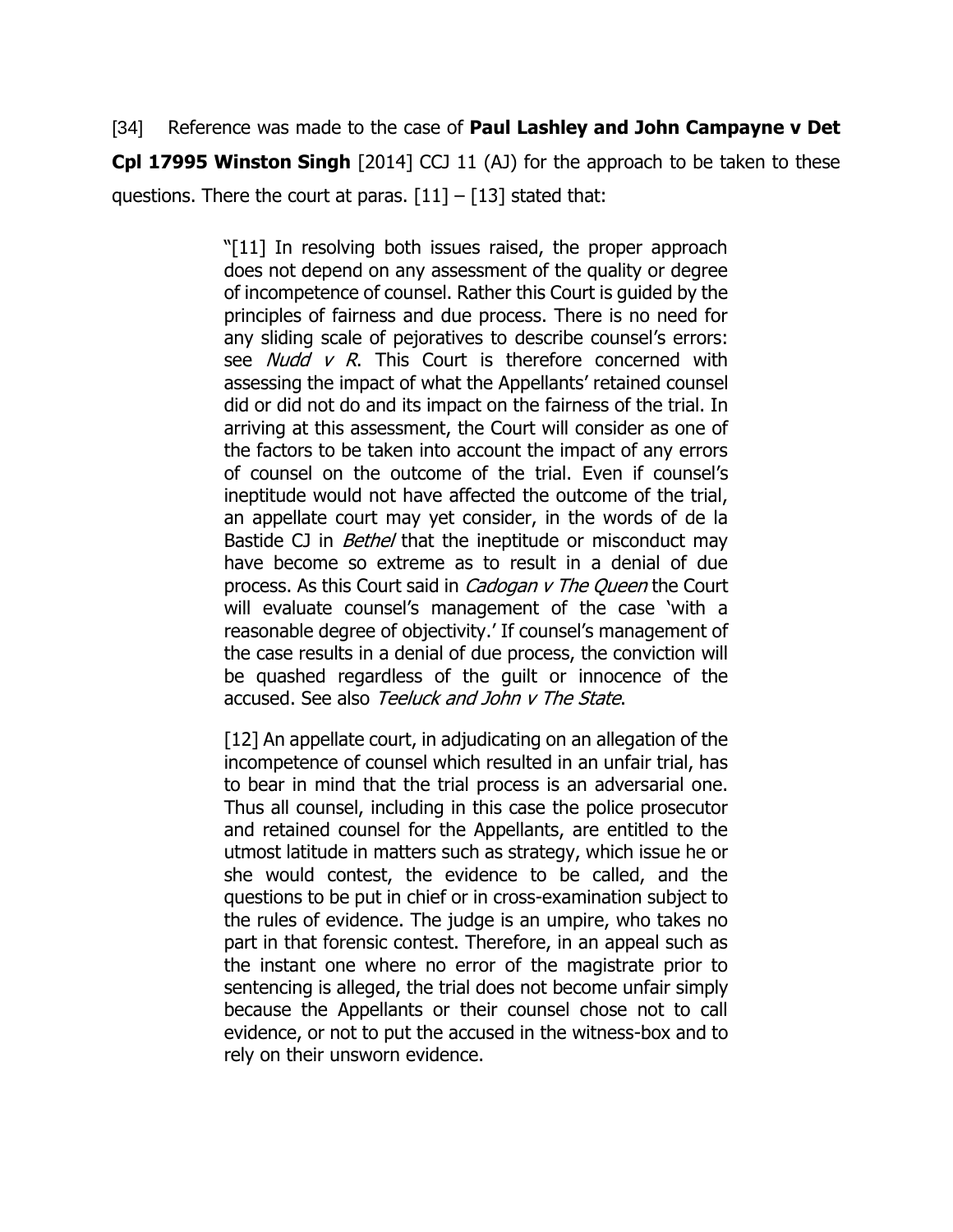[13] A conviction can only be set aside on appeal if in assessing counsel's handling of the case, the court concludes that there has not been a fair trial or the appearance of a fair trial: see *Boodram v The State*. Hypothetical examples of such incompetence were given by the Privy Council in *Bethel v The* State (No. 2 as follows:

'It is not difficult to give hypothetical examples of how such a situation might occur. An obvious example would be if the accused had the misfortune to be represented by counsel whose judgment was proved to have been impaired by senility, drugs or some mental disease. Another example … is if counsel conducted the defence without having taken his client's instructions'." (Emphasis as in the original)

[35] The Crown's position was that there was no merit to this contention as counsel for the applicant at trial sufficiently put forward the applicant's case before the jury. Counsel, using his discretion, did not cross-examine the witnesses on details of the case, which would not have been in their knowledge. Mrs Johnson O'Connor submitted that an examination of the transcript would reveal that counsel thoroughly questioned Vanessa Williams to the extent possible to support an alibi defence. Furthermore, she contended, it was put to the witness by Mr Beckford that she was mistaken when she identified the applicant as one of the intruders at the house on the night of the incident or that alternatively, she was deliberately lying.

[36] The Crown further submitted that Mr Beckford's affidavit showed he made a strategic decision not to call the applicant's mother as a witness to support an alibi defence. Mrs Johnson-O'Connor distinguished this position from that of **Andrew Mckie v R** [2021] JMCA Crim 17 ('**Andrew McKie**') where defence counsel did not have a good reason for his failure to call witnesses on Mr McKie's behalf. Furthermore, this decision was taken by Mr Beckford after a discussion with the applicant and his family.

[37] Notwithstanding the absence of testimony of the applicant's good character, the Crown highlighted that he did benefit from a good character direction by the learned trial judge on both the credibility and propensity limbs. As such, it could not be said that the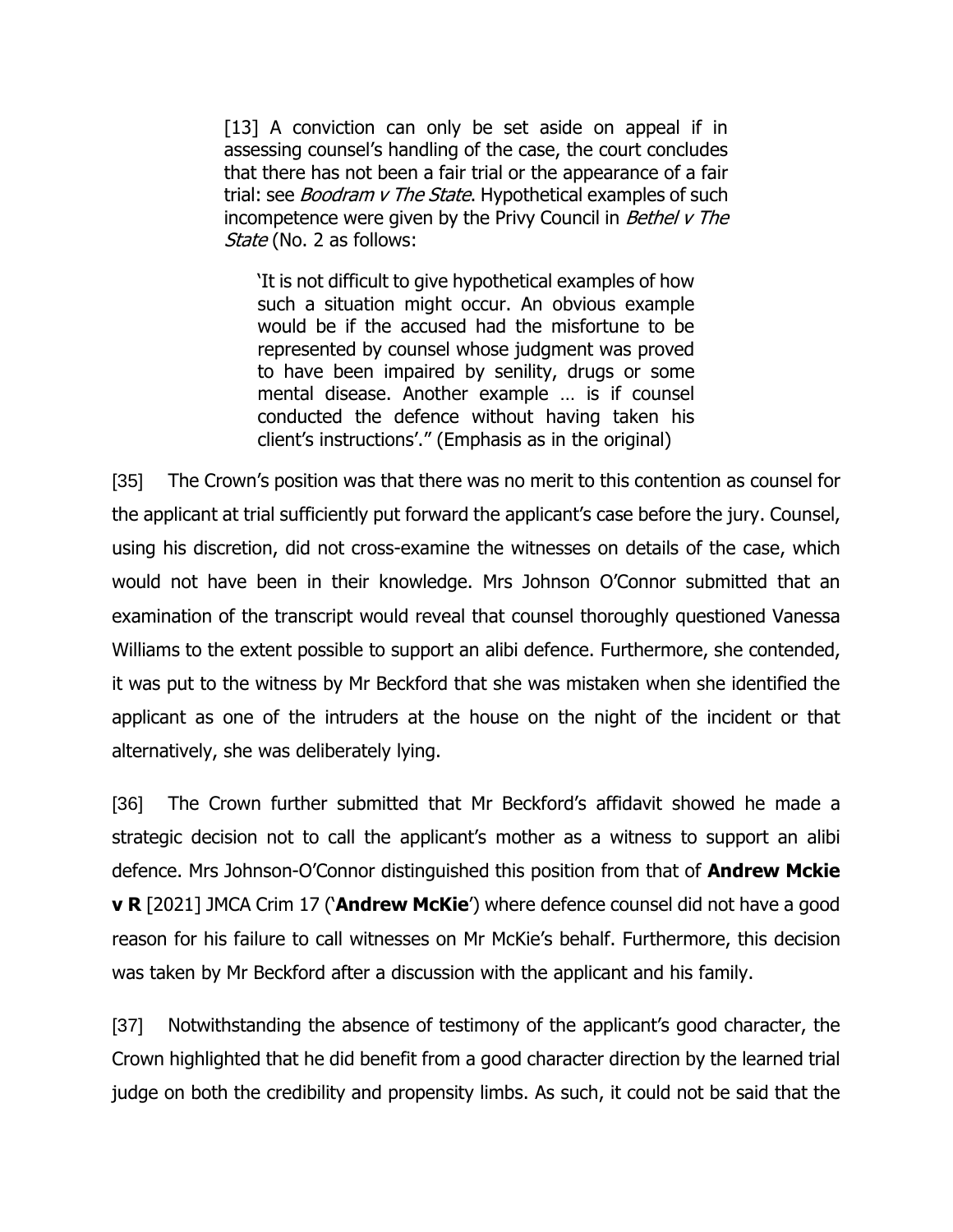applicant suffered from any disadvantage from the absence of testimony from character witnesses.

[38] The Crown submitted finally that there was no misconduct of the case on the part of Mr Beckford, and there was no unfairness to the applicant.

# Analysis

[39] Phillips JA, writing for the court in **Kenyatha Brown v R** [2018] JMCA Crim 24, conducted a review of cases dealing with this issue of incompetence of counsel and extracted the following principles:

- 1. Counsel should ensure as a matter of course that there is a written record of the instructions received (**Bethel (Christopher) v The State** (1998) 55 WIR 394).
- 2. The court should be guided by the principles of fairness and due process rather than an assessment of the quality or degree of incompetence of counsel (**Paul Lashley and Another v Det Cpl 17995 Winston Singh** [2014] CCJ 11 (AJ)).
- 3. Counsel may not disregard his instructions and conduct the case as he feels best (**Sankar v The State of Trinidad and Tobago**  [1995] 1 All ER 236).
- 4. It would be the exceptional case where the conduct of counsel will afford a basis for appeal (**Leslie McLeod v R** [2012] JMCA Crim 59).
- 5. Each case must be examined in the context of its own circumstances (**Michael Ewen v R** [2016] JMCA Crim 19).
- 6. Counsel should adequately put the defendant's case to the jury (**Daryeon Blake and Vaughn Blake v R** [2017] JMCA Crim 15).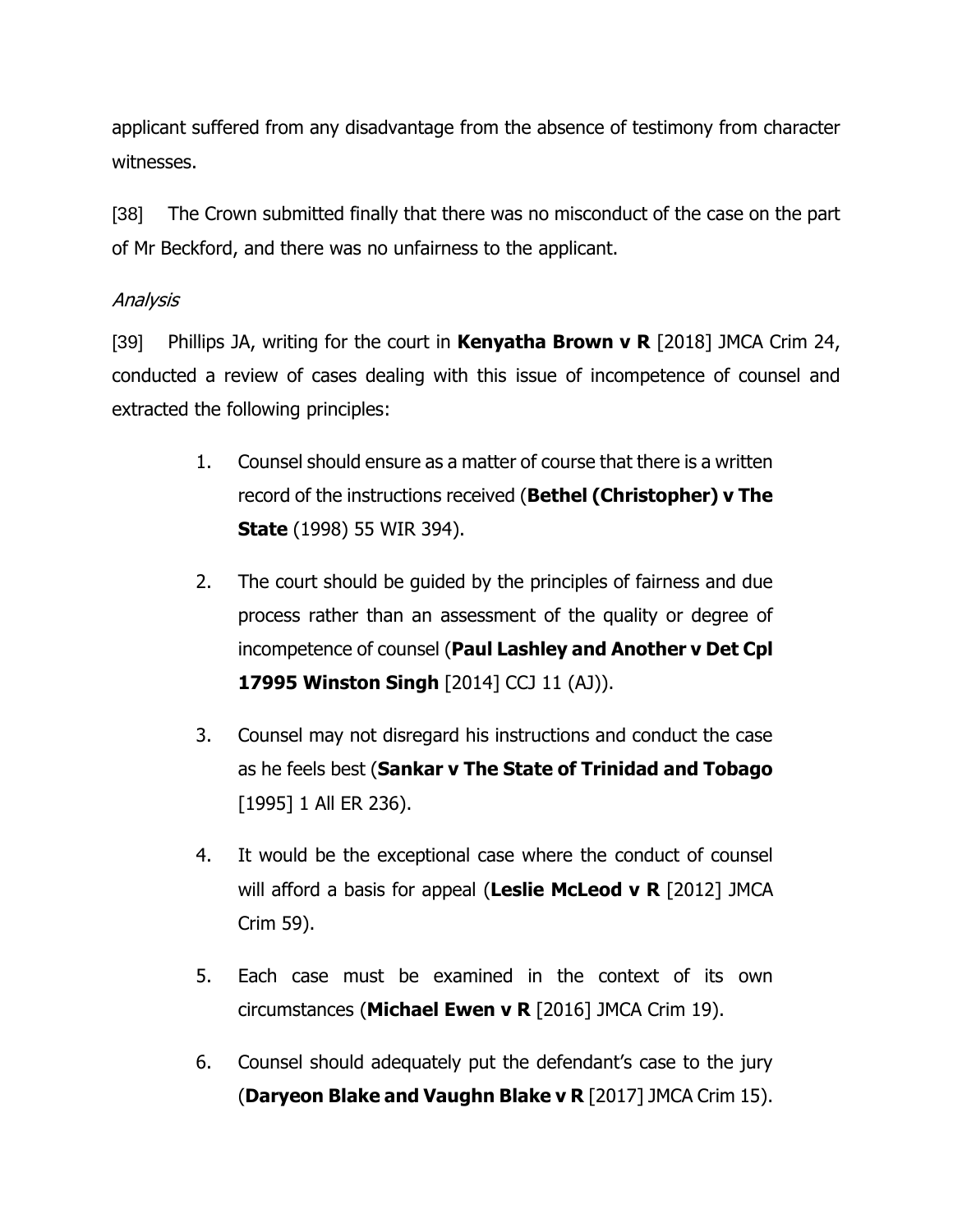Phillips JA writing for the court in the recent decision of **Andrew McKie** relied on the approach stated in **Kenyatha Brown**.

[40] In summary, the following principles guided the court in considering this complaint:

- (i) the misconduct of counsel will not be a basis to interfere with the decision unless there is a denial of due process to the accused;
- (ii) defence counsel is given a discretion to conduct the case in the way they believe is in the best interest of their client;
- (iii) New counsel should be generally wary of criticizing the steps taken by the former counsel in advancing the case; and
- (iv) in examining this issue, the court ought not to focus on the alleged incompetence of counsel but rather the impact which it may have had on the case of the accused.

[41] We were also mindful that defence counsel has the discretion, by virtue of the skills attendant on the profession, to decide on the tactical steps to take in advancing the accused's case, hence the caution given in **R v Doherty & McGregor** [1997] 2 Cr App R 218:

> "[83] Unless in the particular circumstances it can be demonstrated that in the light of the information available to him at the time no reasonably competent counsel would sensibly have adopted the course taken by him at the time when he took it, these grounds of appeal should not be advanced."

[42] We took note that no response was made to Mr Beckford's affidavit by the applicant. Mr Beckford set out fully why no witnesses were called on the applicant's behalf. He highlighted the refusal of the applicant's father to give evidence; the failure to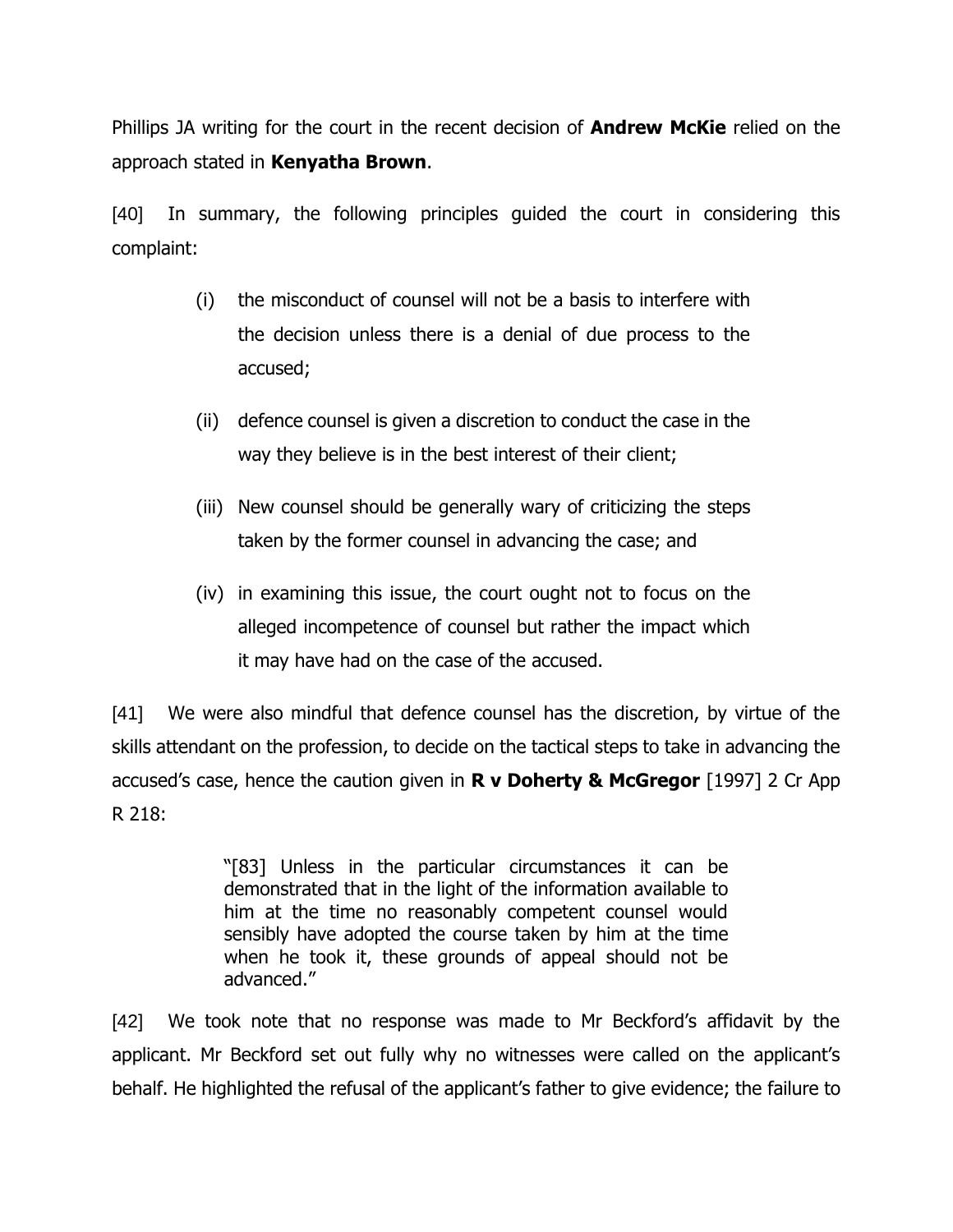produce any alibi witnesses despite being advised of the importance of this, save for his mother, whose evidence counsel determined would be more likely to prejudice his defence than assist him. The decision was taken not to call his mother after a discussion with the applicant and his parents and there was no demurral. It was reasonable to suppose that presenting an unsupported alibi defence could have been used to the applicant's disadvantage by the prosecution. In the absence of any evidence that the applicant was at some other place at the time the offence was committed, the learned trial judge would also not have been obliged to give a direction on the impact of rejection of his alibi, it being raised solely on an unsworn statement (see **Mills, Mills, Mills and Mills v R** (1995) 46 WIR 240).

[43] In the circumstances, counsel's advice to the applicant not to include the alibi defence in the unsworn statement could not be faulted.

[44] Additionally, counsel for the applicant is discontented by the fact that Mr Beckford did not call witnesses in support of the applicant's good character. Mr Beckford's assessment was that putting the applicant's good character in issue at the trial could have been successfully challenged losing him the shield and good character direction available to him. Character evidence is not an end in itself. Its purpose is to enable the applicant to get the benefit of a good character direction in assessing his credibility. The applicant in this instance benefited from the learned trial judge giving the jury directions on both the credibility and propensity limbs even though the applicant was only entitled to a direction as to propensity as he gave unsworn evidence. This was the position of the court in **Tino Jackson v R** [2016] JMCA Crim 13 at para. [24], where it was stated that:

> "[24] …If an accused raises the issue of his good character in an unsworn statement only, the cases suggest that whereas he is entitled to a good character direction on the propensity limb, a direction on the credibility limb may be of limited effect….[This point] was considered at paras [128]-[130] of **Leslie Moodie** [2015] JMCA Crim 16. If, however, the accused gives sworn evidence, in which he distinctly raises his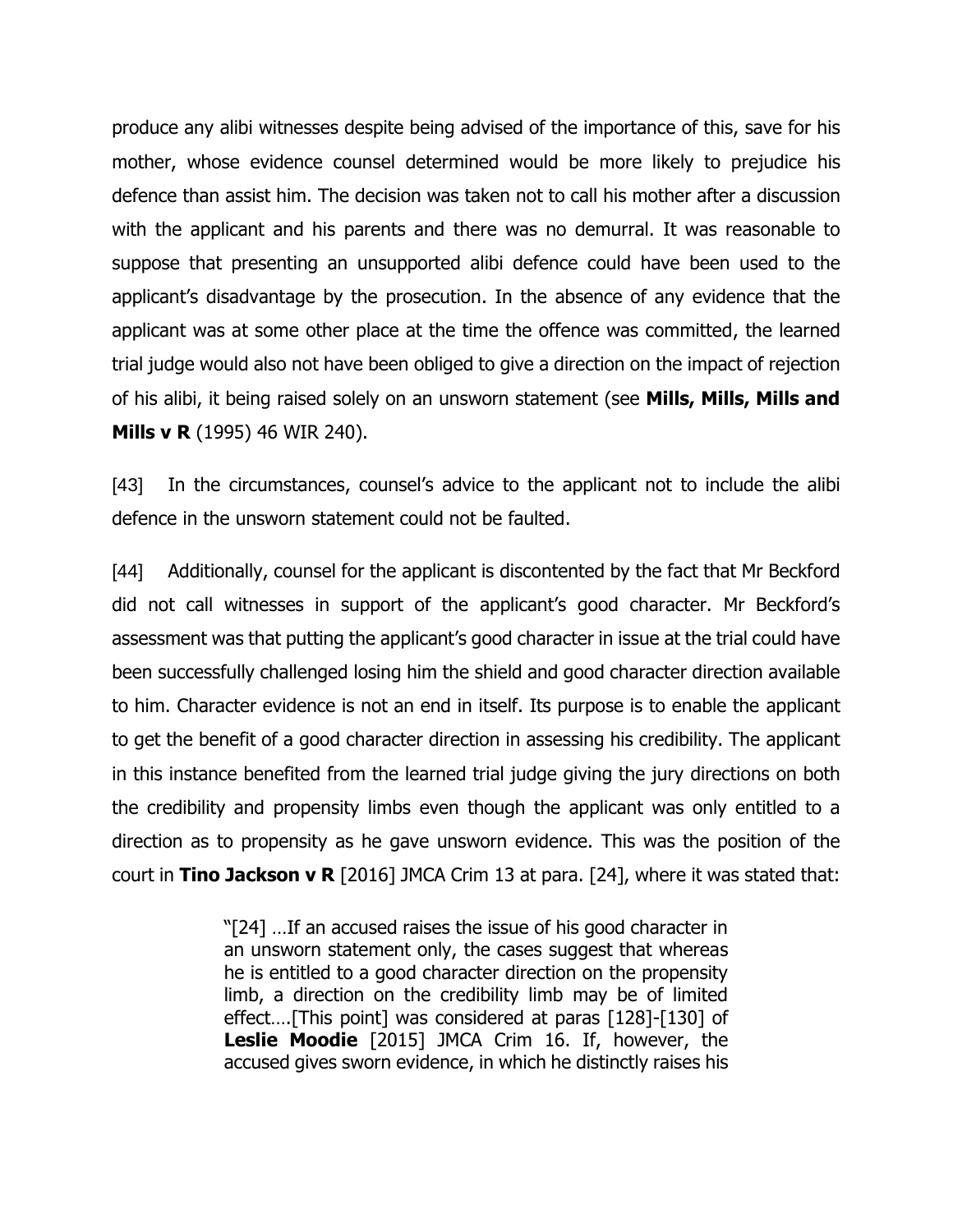good character, he is entitled to a full direction on both limbs." (Emphasis as set out in the original)

[45] The applicant also gave no details of the instructions that he gave to Mr Beckford and which were not followed (see paras. 6 and 7 of the applicant's affidavit). Such instructions as he said he gave, also lacked particularity. For example, who are the persons he told the attorney about? (see paras. 8 and 9 of the applicant's affidavit). We were quite unable to say what questions counsel ought to have posed to the prosecution's witnesses and did not.

[46] The question we considered was: Did the conduct of the attorney in the presentation of the applicant's case fall below the acceptable standard of competence? On an objective analysis of the circumstances of this case, we were of the view that it did not.

[47] We concluded that there was nothing in the manner in which Mr Beckford conducted the case for the applicant at trial that fell below the standard reasonably expected in the circumstances. His conduct did not affect the fairness of the trial. Therefore, the applicant's right to due process was not infringed.

# (ii) Absence of the Station Diary

[48] Mr Robinson also submitted under this ground of appeal that the applicant was denied a fair trial by the absence of the station diary at trial. He submitted further that the entry made by Detective Corporal Spence was crucial, as it would have contradicted the account given in evidence by Vanessa Williams at the trial as to whether the men entered the house. The station diary was in the possession of Detective Corporal Spence up to the time of the trial in January (which was aborted), when he left it on a desk and had not seen it since. This, it was submitted, was a breach of the duty of the prosecution, in its broader context, to preserve potential exhibits for use by the defence.

[49] Counsel argued that the inability to properly challenge the witness on a material aspect of the case placed the defence at a disadvantage, which resulted in the trial being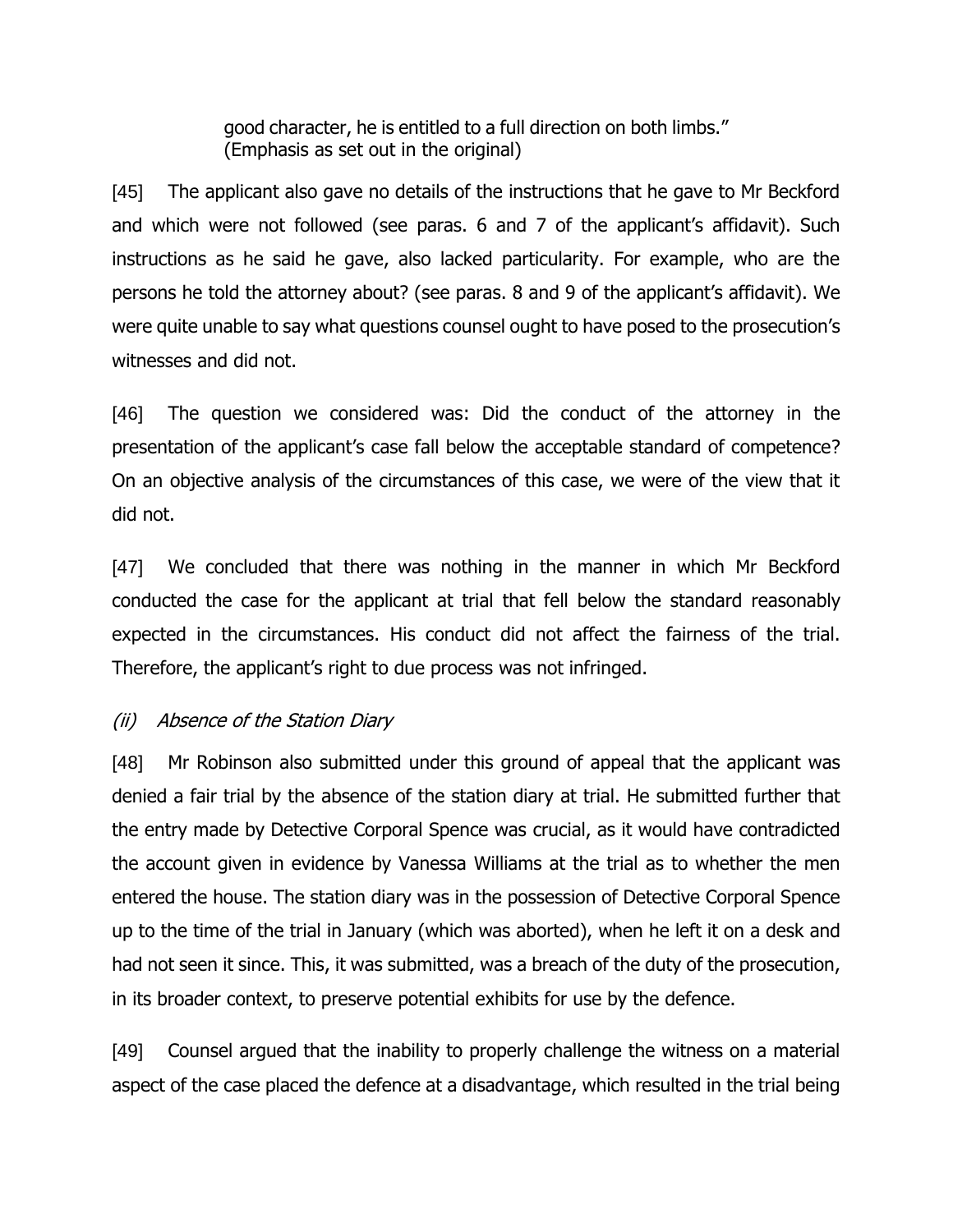unfair and the conviction unsafe. Mr Robinson relied on the case of **R v Charles Jones and Raymond White** (1976) 15 JLR 20 where the court said that an entry in a station diary could be used at trial to contradict the account given by a witness. Mr Robinson also relied on the cases of **Seian Forbes and Tamoy Meggie v R** [2014] JMCA App 12 ('**Seian Forbes**') in support of this submission. Reliance was also placed on **Lescene Edwards v R** [2018] JMCA Crim 4, in support of the submission that the prosecution was under a duty to preserve the evidence. Counsel argued finally that in the circumstances of this case, the applicant was disadvantaged by the absence of the station diary as he was unable to effectively challenge the credibility of the eyewitness without it.

[50] The Crown admitted that the prosecution failed in its duty to preserve the station diary. However, it was Crown Counsel's submission that the presence of the station diary would not have assisted the defence to challenge the credibility of the main witness, Vanessa Williams. This is so as the witness did not deny that on the night of the incident, she did not inform the police that she knew the name of any assailant or that any assailant entered the house that night. Her evidence was that she did not reveal the name of the applicant until four days after the incident occurred. This was notwithstanding that the police had been at her house and spoken to her on the night of the incident. Mrs Johnson O'Connor submitted that defence counsel in cross-examination extensively questioned her on this issue. The salient questions are set out below:

> "Q: Before the Thursday you told the police that men had come inside the hall?

A: Yes.

Q: But you told them that you don't see the faces of any of these men?

A: No. I told them they just come through.

Q: All right. So you told them that you did not recognize any of the men.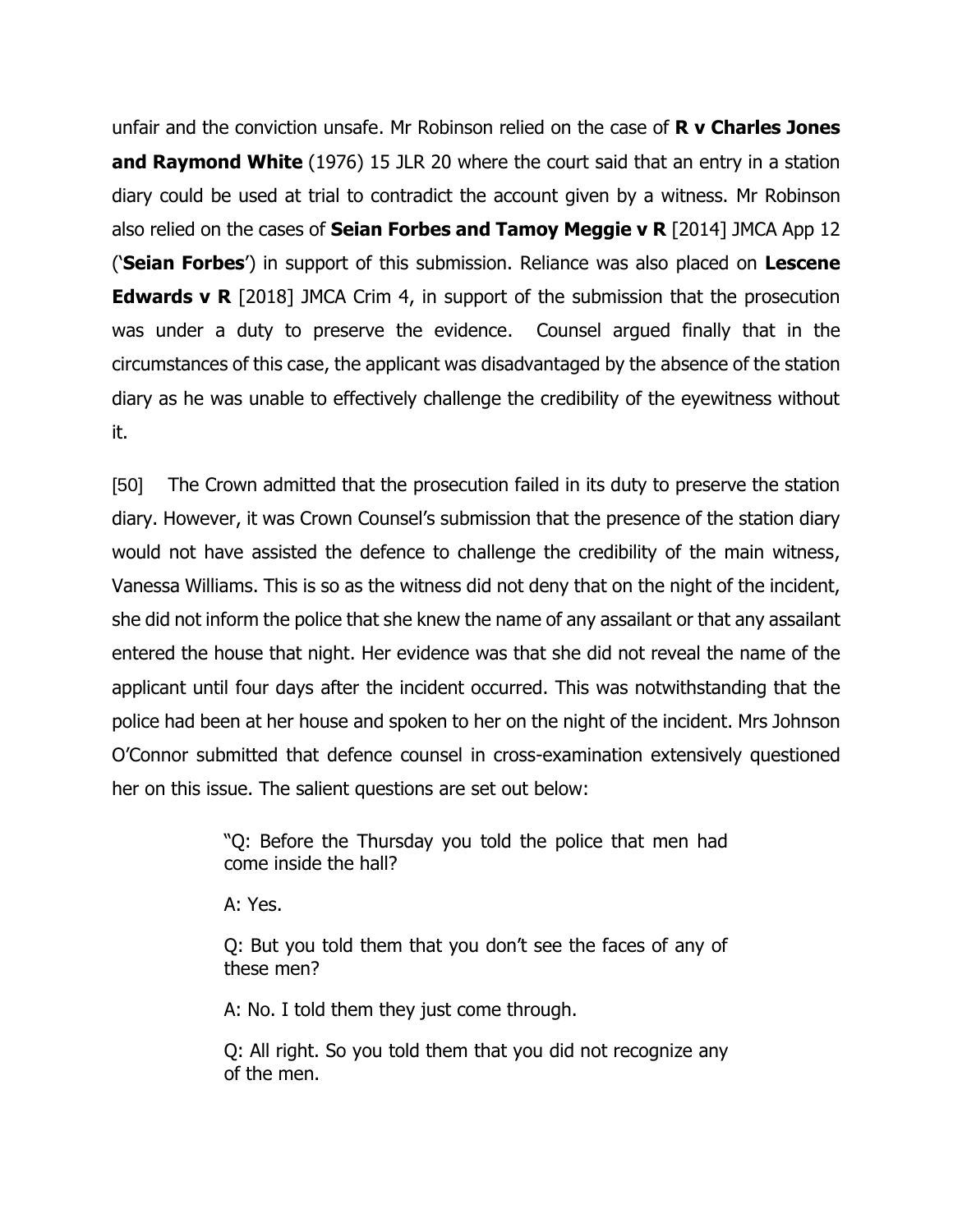A: Right.

…

Q: Right. You didn't tell the police that any of the three men had any interaction with you?

A: No.

Q: All right. And by Thursday now, you tell them that there was this incident in the hall where [a] gun was held at your head, right? "

[51] Mrs Johnson O'Connor pointed out, however, that Vanessa Williams in her reexamination explained that the reason for the delay was that she was careful as to whom she told that she had seen the applicant as she was fearful that they would come back and kill her. Counsel submitted that in light of the transparency in the evidence of Vanessa that she did not identify the applicant to the police and the reason therefor, the station diary would have been of no assistance to impair her credibility. The learned trial judge also gave adequate directions to the jury on how to treat with inconsistencies. In the circumstances, there was no unfairness to the applicant.

# Analysis

[52] In the oral submissions, counsel for the applicant pointed out that the entry in the station diary could have been used to impeach the credit of Vanessa as to whether the men had entered the house. This presumably was to discredit the evidence of identification. This case can be distinguished from **Seian Forbes**.

[53] In **Seian Forbes**, the applicants sought permission to adduce fresh evidence, being extracts of the station diary to resolve the question of whether the complainant had told the police the names of her attackers when they first attended her home, the usefulness being that nowhere in the entry did the constable who had spoken with the complainant the day after the incident, state the name or names of the perpetrators. This is despite the fact that at trial there was evidence that the complainant told the police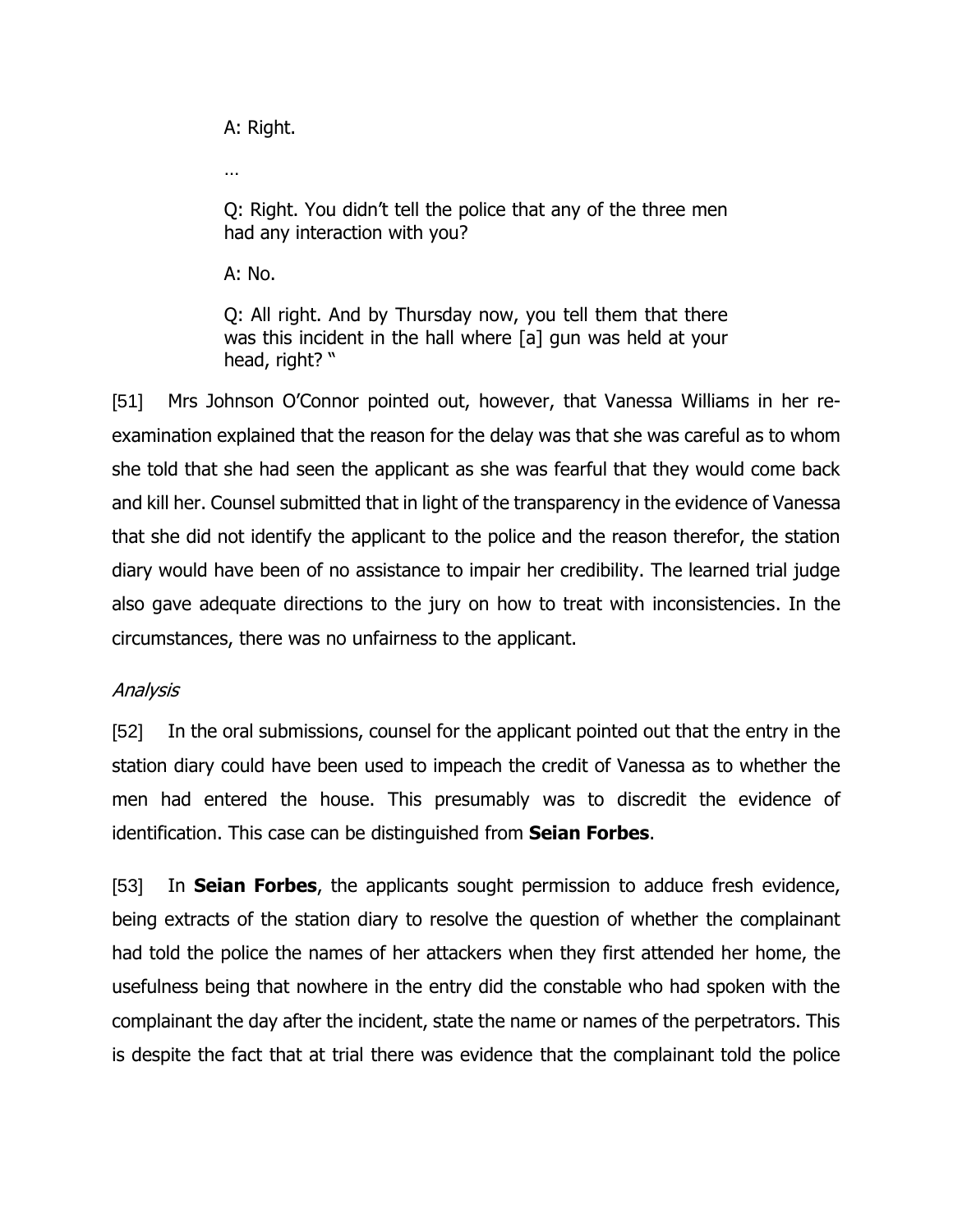the names of the perpetrators at the time that the police first visited her home. At para. [42] Brooks JA concluded that:

> "These applicants do not seek to use the diary entry for the truth of its contents. They seek to adduce it to throw doubt on Constable Ricketts' assertion that the complainant told him the names of the perpetrators. They would have been entitled to use it in that way at the trial."

[54] We can clearly see how in such circumstances the use of the station diary was quite relevant. However, here the question on which the witness was sought to be impeached was conceded by her. There would, therefore, have been little or no evidential value to the production of the station diary. We were unable to see how any prejudice could have been suffered by the applicant by its absence.

[55] We concluded that this ground of appeal was without merit.

Ground 2 – The evidence does not support a verdict of guilty which was compounded by the fact that the learned trial judge failed to sufficiently address the material inconsistencies and discrepancies on the Crown's case.

[56] Counsel for the applicant submitted that the prosecution's case was riddled with inconsistencies and discrepancies and as such, the evidence could not support a verdict of guilty. Rather, he submitted, the evidence supported the version of events first recounted to the police by Vanessa Williams that she did not have any interaction with the applicant, as no one had entered the house that night.

[57] Mr Robinson asserted that the inconsistencies affected the identification evidence of Vanessa, making her evidence unreliable when combined with the evidence that she was only able to partially view the face of the applicant, in what he submitted was a fleeting glance. Additionally, he submitted that the learned trial judge failed to properly analyse and direct the jury on these inconsistencies and discrepancies which were very important, as they went to the root of the prosecution's case.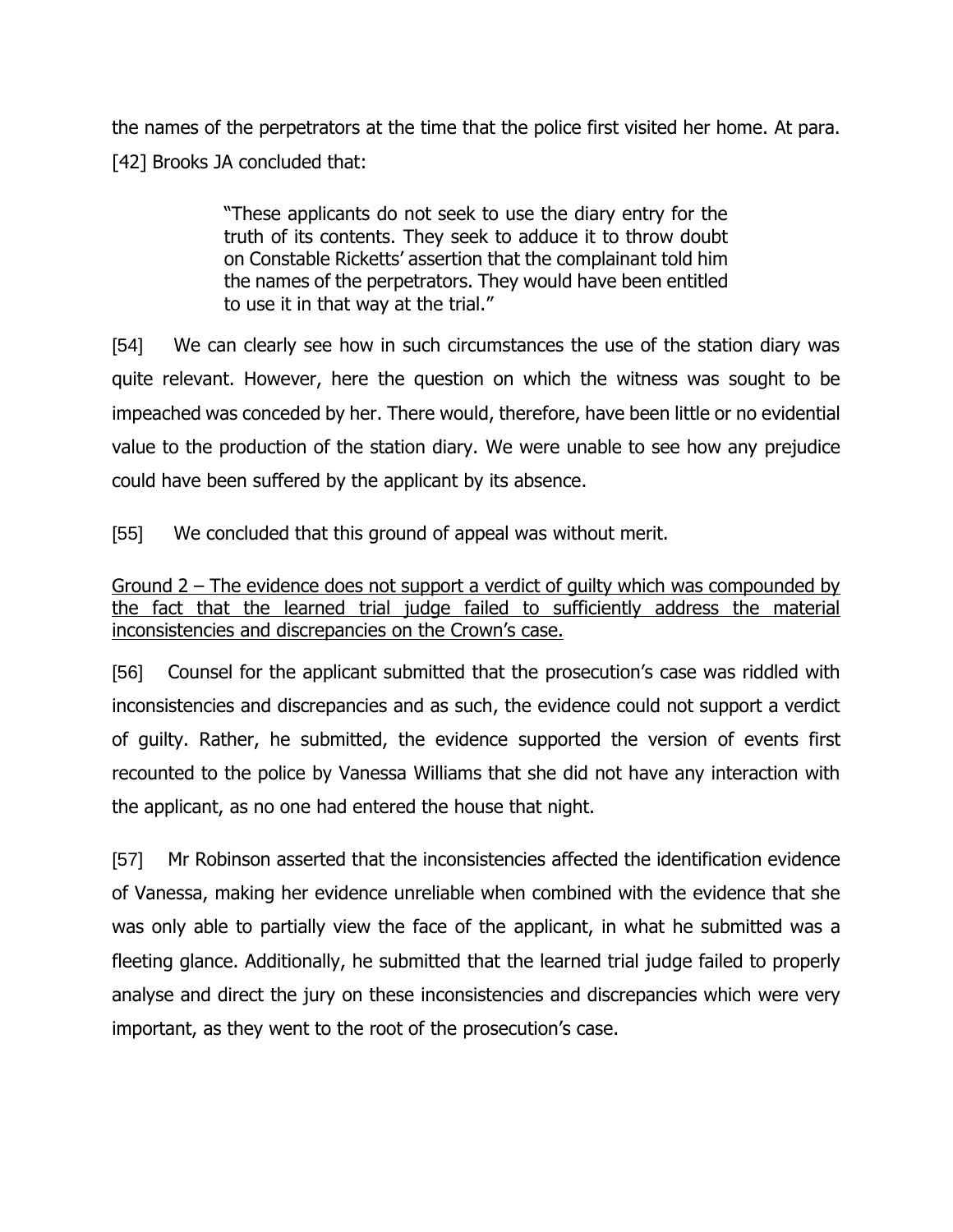[58] The main inconsistencies, discrepancies and omissions highlighted by counsel are set out below:

- i. Vanessa recounted that after her interaction with the men she met up with her grandmother and her cousin. The three of them went outside and this is when the explosions were heard. Mrs McDonald's recount of the incident was that it was when she was inside the house that she heard the explosions and sometime after went outside to call out to the deceased.
- ii. Vanessa recounts having an interaction with two of the men inside the living room whilst Mrs McDonald gave no evidence of seeing anyone coming inside the house.
- iii. Mrs McDonald's evidence was that it was after she returned inside from calling the name of the deceased that she found Vanessa and Oneisha in the closet, whilst Vanessa recounts that she met up with Mrs McDonald and Oneisha in the bathroom.
- iv. At trial, Vanessa also gave evidence that there were footprints on the bed below the window where the glass had been removed by a machete. This was the first time that she was mentioning this and the photographs did not support this version of events.

[59] Mr Robinson submitted that, in directing the jury on the inconsistencies and discrepancies, the learned trial judge omitted to give any direction on the third item highlighted above. Counsel further submitted that the directions which were given amounted to a rehearsal of the evidence and did not analyse for the jury the impact these would have on the case for the Crown on the issue of credibility of the witnesses. Given that the issue of credibility was central to the case, the learned trial judge's failure to go beyond simply identifying some of the inconsistencies and discrepancies created the likelihood that a miscarriage of justice had occurred.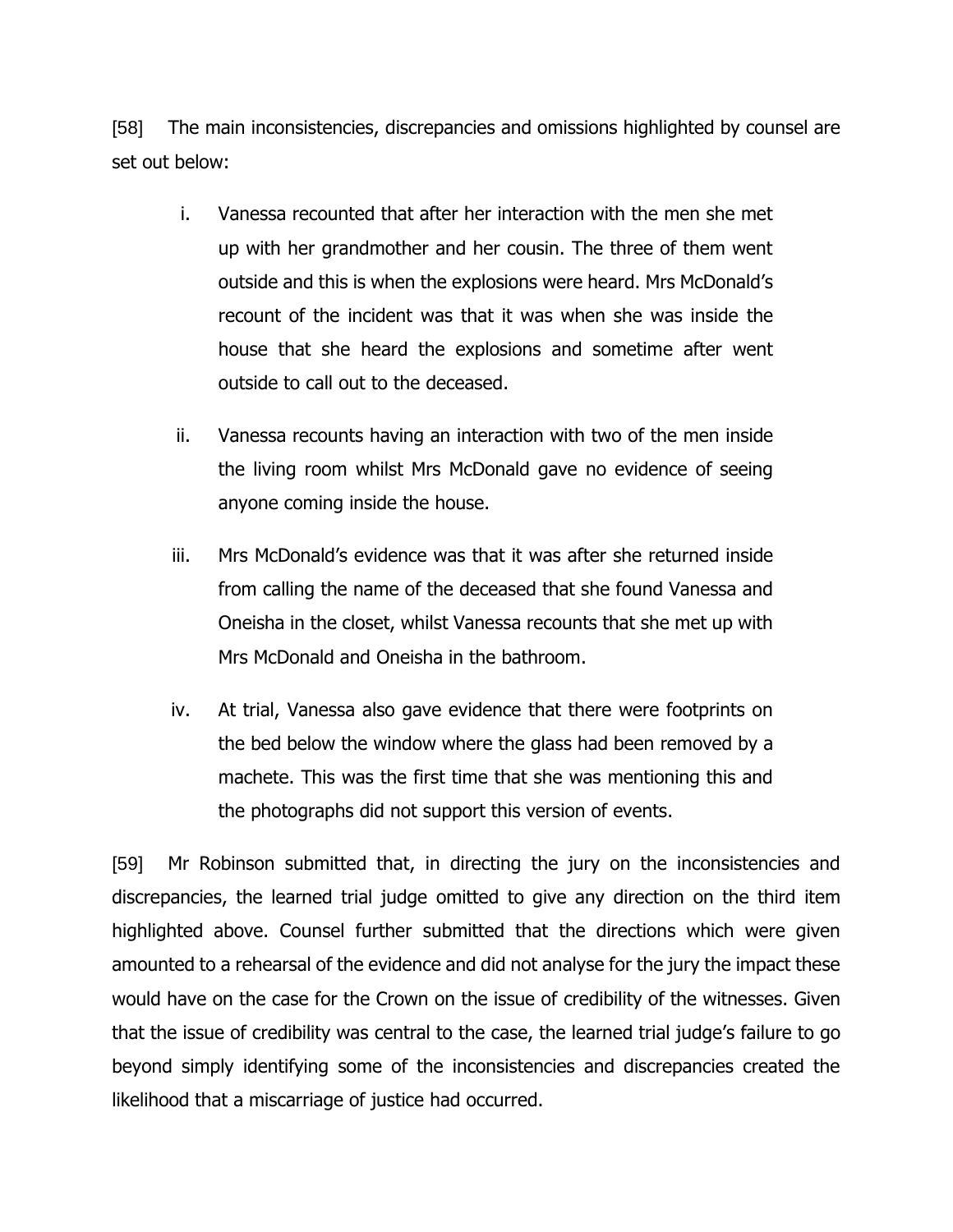[60] In describing the duty of the learned trial judge in directing the jury on these issues, the Crown relied on the case of **Vernaldo Graham v R** [2017] JMCA Crim 30 paras. [106] and [109]. The Crown also referred to **The State v George Mootoosammy and Henry Budhoo** (1974) 22 WIR 83 and **R v Hugh Allen and Danny Palmer** (1988) 25 JLR 32.

[61] The Crown made the following observations of the directions given by the learned trial judge:

- i. The jury was made aware that in a trial, there may be inconsistencies and discrepancies and the usual definition of both was provided to the jury.
- ii. The jury was advised as to how to identify an inconsistency and discrepancy by reference to what occurred during cross-examination at the trial.
- iii. The impact of discrepancies and inconsistencies in the case and how to treat with them.
- iv. How a discrepancy and inconsistency could impact the credibility of a witness. She also went further to highlight for the jury a few of the discrepancies and inconsistencies in the case.
- v. The impact of the delay of Vanessa in giving a statement to the police of the incident and the explanation provided for this delay. The jury was also advised of how they could treat with this issue.

[62] The Crown submitted that, when looked at holistically, these directions were adequate and that the learned trial judge had fulfilled her duty in keeping with the case of **Dwayne Brown v R** [2020] JMCA Crim 31.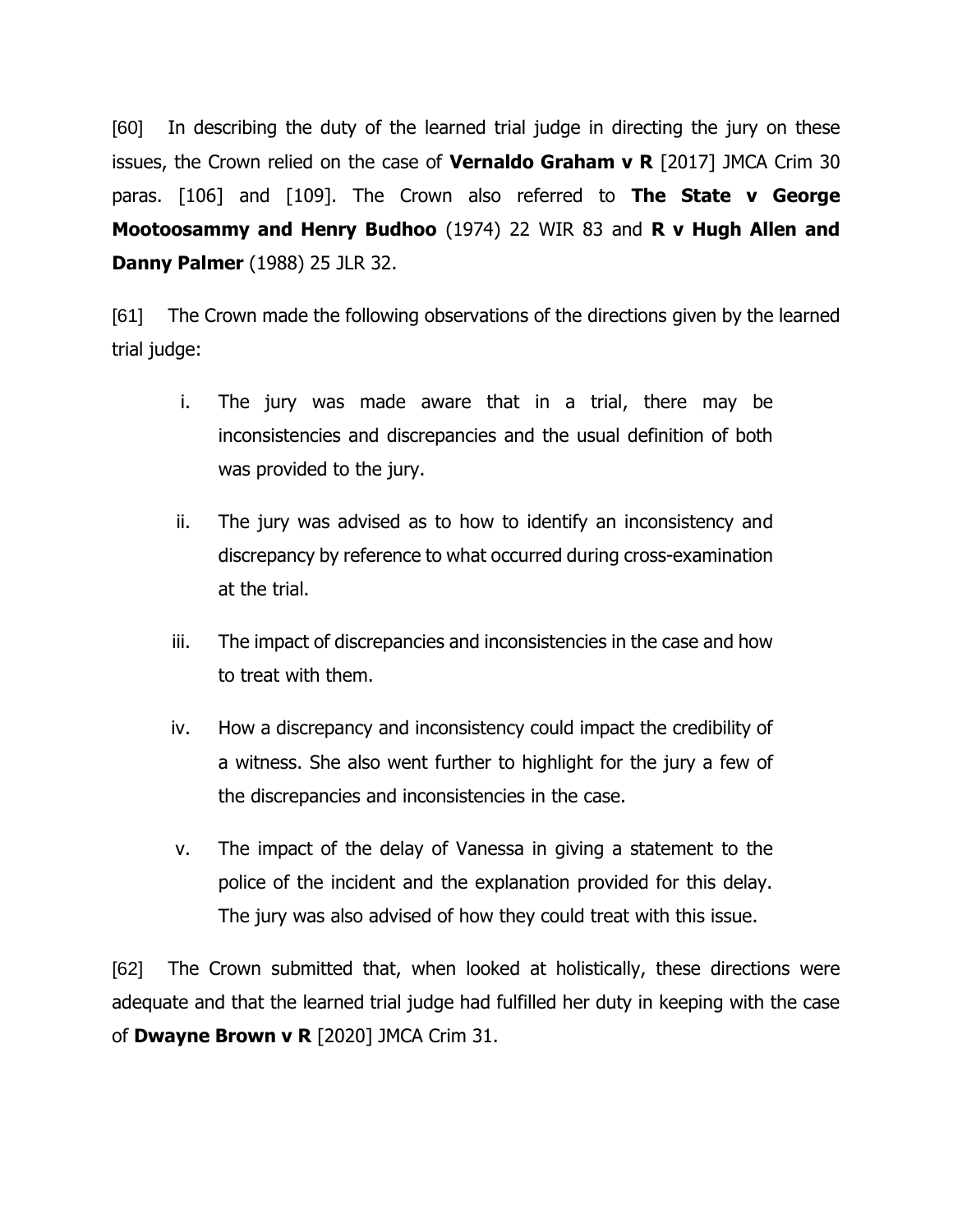[63] The Crown also submitted that there was a sufficient nexus between the evidence and the applicant to ground his conviction. Mrs Johnson O'Connor argued that the case is one that centred around the issue of recognition. It was submitted that Vanessa, in her evidence, clearly explained that she was able to see the face of the applicant in circumstances where there was adequate lighting. She had more than a fleeting glance despite the inconsistencies as to how long she was able to view his face. Vanessa recognised him as someone whom she had known previously for about nine years. They both attended the same primary school where she saw him two to three times a week. Furthermore, after primary school she saw him about once a week mostly during the day. She also knew his parents and other family members.

[64] It was submitted that the learned trial judge correctly advised the jury of the difficult circumstances under which Vanessa would have identified the applicant. That they were given the usual direction that even convincing witnesses could be mistaken and the evidence would need to be approached carefully. In light of all the directions given to the jury, it was submitted that a sufficient nexus was provided on the evidence for the jury to safely convict the applicant.

#### Analysis

[65] Though expansive in his written submissions, counsel for the applicant quite rightly was considerably more concise in his oral submissions. We agree with the Crown that the learned trial judge fulfilled her duty as set out in **Vernaldo Graham v R**, at para. [103] and reproduced here:

> "[103] In **R v Fray Diedrick** (unreported), Court of Appeal, Jamaica, Supreme Court Criminal Appeal No 107/1989, judgment delivered 22 March 1991, Carey JA, in delivering the judgment of this court, said at page 9:

'The trial judge in his summation is expected to give directions on discrepancies and conflicts which arise in the case before him. There is no requirement that he should comb the evidence to identify all the conflicts and discrepancies which have occurred in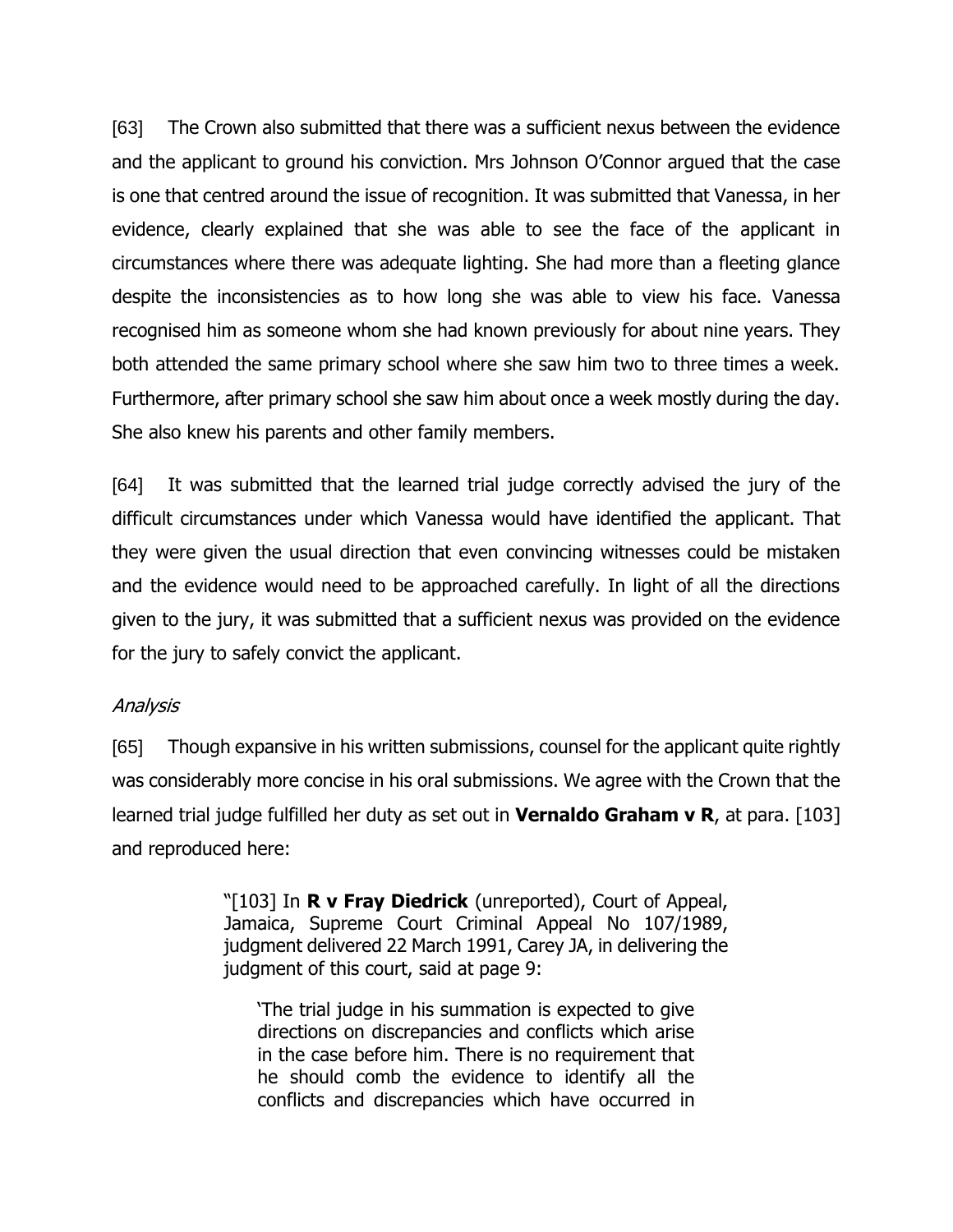the trial. It is expected that he will give some examples of the conflicts of evidence which have occurred at the trial, whether they be internal conflicts in the witness'evidence or as between different witnesses.'

This passage was cited with approval in **R v Rohan Vidal and Kevin Thompson** (unreported), Court of Appeal, Jamaica, Supreme Court Criminal Appeal Nos 266 and 269 /2001, judgment delivered 25 May 2005 at page 6. In that case this court held that once the trial judge explained to the jury the effect which a proved or admitted previous inconsistency should have on the evidence at trial and reminds the jury of the major inconsistencies in the witness' evidence, it is a matter for the jury to decide whether or not the witness has been so discredited that his evidence cannot be relied on at all." (Emphasis as in the original)

[66] The learned trial judge gave the jury an adequate definition of inconsistency and discrepancy. With respect to the inconsistencies in Vanessa's evidence, at pages 335 lines 13 to 25 and 336 lines  $1 - 14$ , the learned trial judge directed the jury as follows:

> "But you have to look at the inconsistencies because although in this case there were times when I think Mr. Beckford challenged her on things she had said before, she didn't deny saying them before. But she gave an explanation. One, she was trying to forget some of the things but now she remembers them. You have to consider her explanation for why there could have been a difference but she accepts that there may have been but she is accepting that she is speaking the truth now. You have to look at it, because if the inconsistencies could have been serious and went to the very root, the very base of the Crown's case, then you could say that because of this inconsistency you can't believe the witness on this point or at all, if it is a serious one. If it is slight, then you might say yes, he may have said something different before but it don't [sic] really affect the overall case so I am still going to accept that it was made but I am still going to believe her on other aspects because remember you can do that with any one witness, accept the part that you believe to be true, reject the parts you do not believe to be true, reject it all if you don't believe it at all."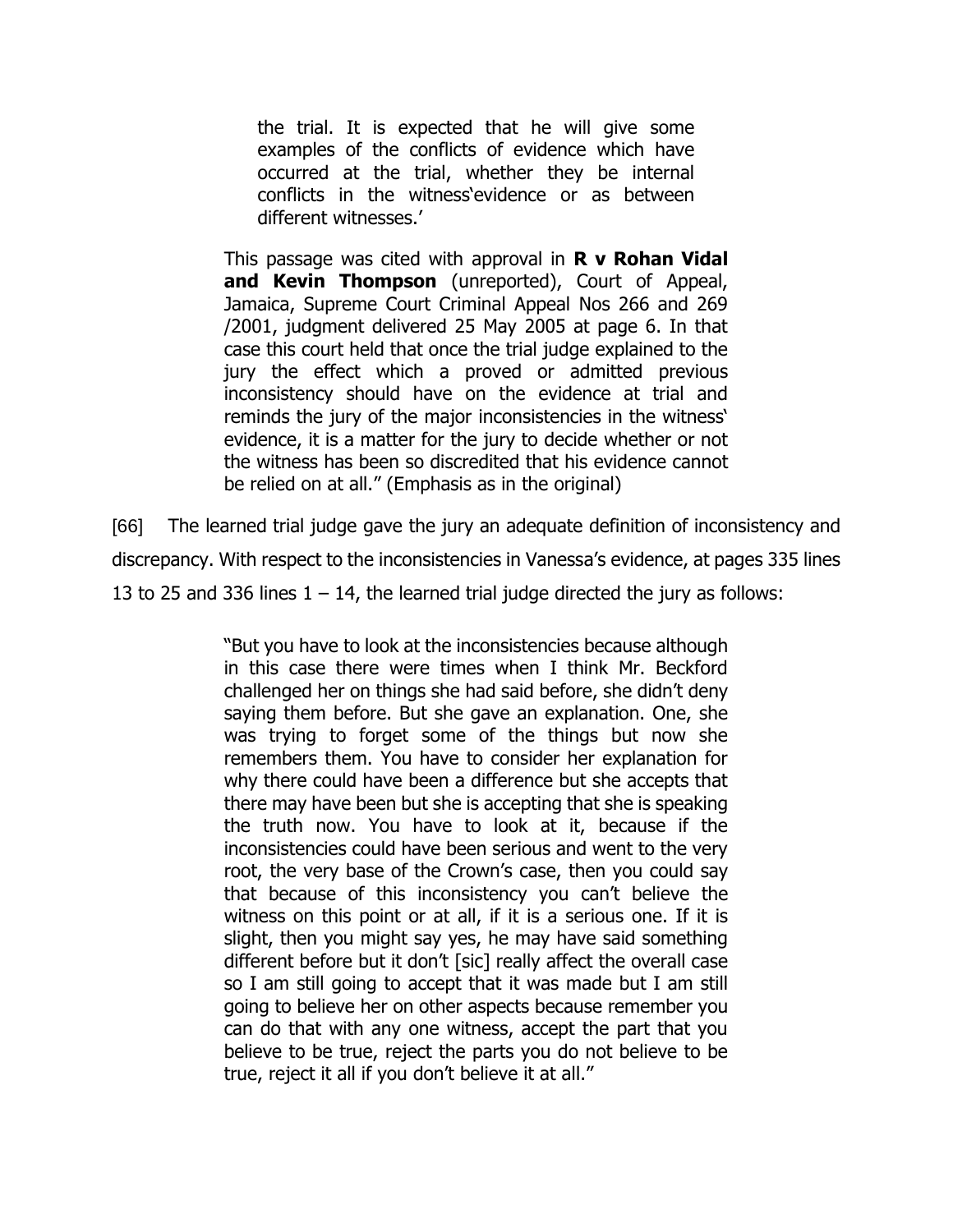[67] At pages 336 lines 23 to 25 and page 338 lines 1-7, the learned trial judge also guided the jury as to how to assess the discrepancies between the evidence of Vanessa and Mrs McDonald. She told the jury this:

> "You have to look at the discrepancies and there are some in this case, between what Vanessa told us and between what her grandmother told us and you have to look at them in the same way. If it is a serious discrepancy that goes to the root goes to the whole base of the Crown's case. And if it is a serious discrepancy can you accept those witness on that point or at all?

> If it is a slight discrepancy, you can again say, yes, it exists, but I believe the rest of what the witness said and I am satisfied so that I feel sure, because that is the standard that you have to reach before you can say that this man is guilty."

[68] The learned trial judge also pointed out possible discrepancies and inconsistencies as she reviewed the evidence for the jury. She also ensured that this consideration would be alive to the jury in their deliberations by ending her summation at page 376 lines 7 to 13 with the caution as follows:

> "You bear in mind whether you can believe Miss Williams based on all the discrepancies that arise between her and her grandmother. The different things she has said before that she has now accepted before you but has left an explanation as to why she is making those mistakes."

[69] From these passages, it certainly could not be said that the learned trial judge merely rehearsed the evidence. The learned trial judge gave the jury proper and sufficient guidance on how to deal with the conflicts in the evidence as guided by **Dwayne Brown**, wherein it was stated at para. [58]:

### "[58] [I]n **R v Carletto Linton and Others**, where Harrison JA stated:

'Discrepancies occurring in the evidence of a witness at trial ought to be dealt with by the jury after a proper direction by the trial judge as to the determination of their materiality.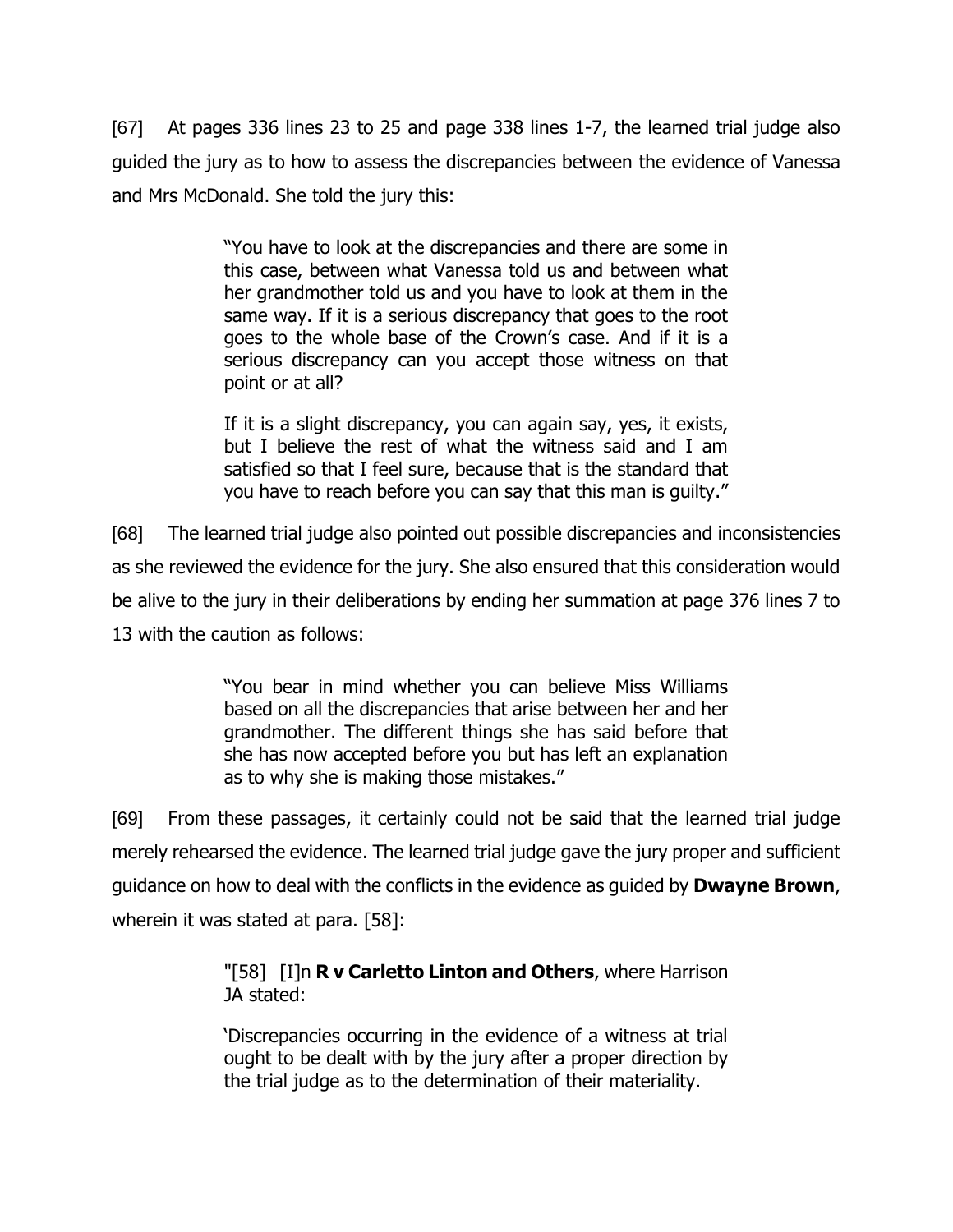The duty of the trial judge is to remind the jury of the discrepancies which occurred in the evidence, instructing them to determine in respect of each discrepancy, whether it is a major discrepancy, that which goes to the root of the case, or a minor discrepancy to which need [sic] not pay any particular attention. They should be further instructed that if it is a major discrepancy, they the jury, should consider whether there is any explanation or any satisfactory explanation given for the said discrepancy. If no explanation is given or if one given is one that they cannot accept they should consider whether they can accept the evidence of that witness on the point or at all... Carey, P (Ag.) as he then was, in **R v Peart and Others** [(unreported), Court of Appeal, Jamaica, Supreme Court Criminal Appeal Nos 24 and 25/1986, judgment delivered 18 October 1988], said of discrepancies, at page 5:

'We would observe that the occurrence of discrepancies in the evidence of a witness, cannot by themselves lead to the inevitable conclusion that witness' credit is destroyed or severely impugned. It will always depend on the materiality of the discrepancies'." (Emphasis as set out in the original)

[70] Nor could it be said that the inconsistencies and discrepancies were such that they completely destroyed the fabric of the prosecution's case. It was open to the jury to accept or reject the explanations given and, ultimately, what evidence to accept.

[71] We also agreed with the Crown that the learned trial judge gave the jury the proper directions including the requisite warnings on identification. There was sufficient identification evidence given by Vanessa Williams on which the jury could properly convict the applicant.

[72] This ground of appeal was without merit and failed.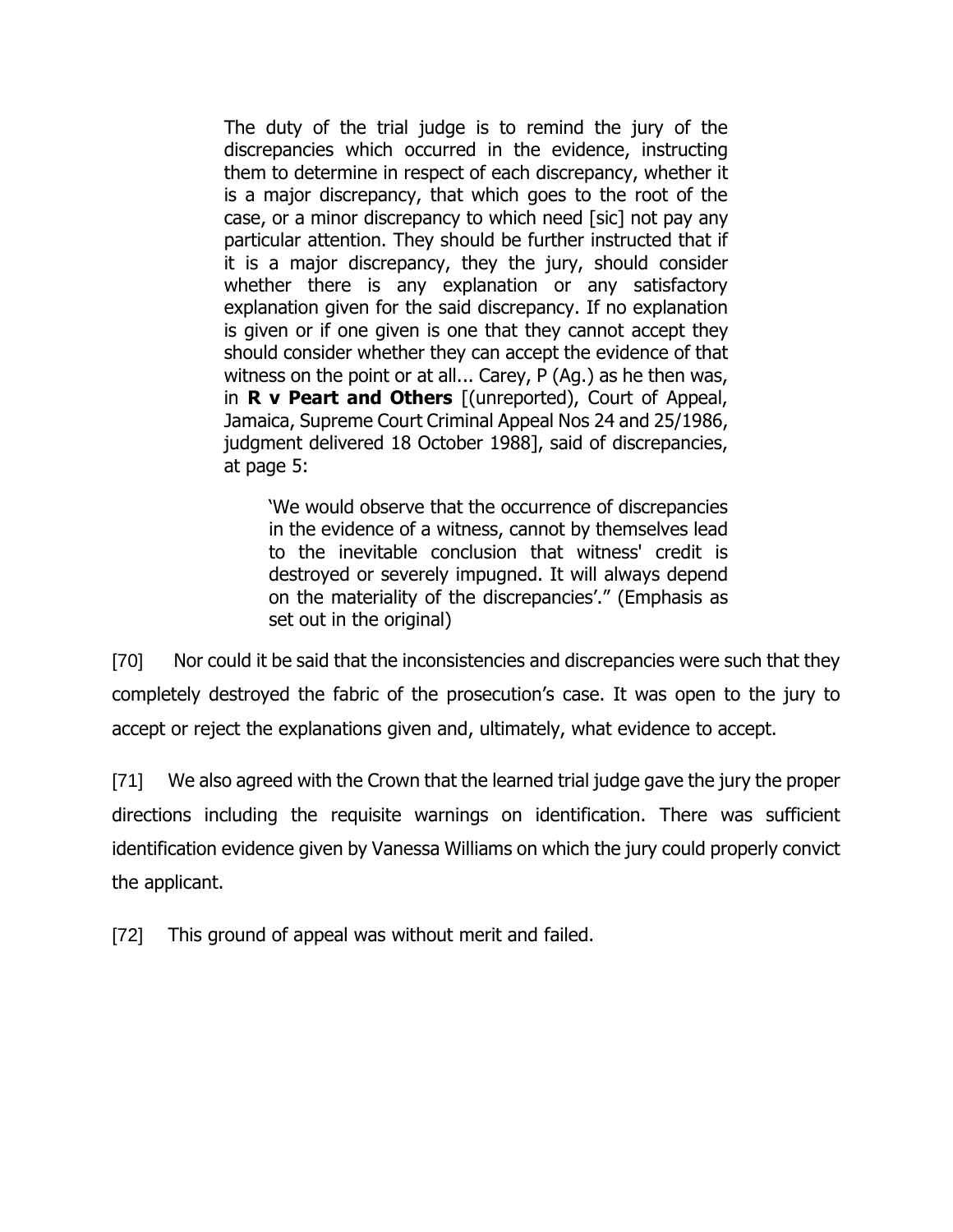Ground 4 – The applicant should benefit from the current law on joint enterprise which, if was settled at the time of his trial would have allowed the applicant to benefit from the lesser offence of manslaughter being left for the jury's consideration.

[73] It was submitted by counsel for the applicant that the cases of **R v Jogee** [2016] UKSC 8 ('**Jogee**') and **Ruddock v The Queen** [2016] UKPC 7 ('**Ruddock**') reestablished the principle of joint enterprise which would have been applicable to the case even though the applicant's trial was in 2014. In **Jogee** and **Ruddock**, it was affirmed that even where there was a joint intent to use weapons to overcome resistance or to avoid arrest, the participants might not share an intent to cause death or serious bodily harm. If the principal solely had that intent and caused the death of another, he alone could be convicted for murder, whilst another party who lacked the intent but took part in the attack would be guilty of manslaughter.

[74] It was submitted that there was no evidence that the men went to the house with the intention to murder. Given the theft of the phone, it was possible the intent was to rob. Counsel pointed out, in support of this argument, that the evidence was that the applicant was looking around when he entered the hall. He submitted that it was, therefore, erroneous on the part of the learned trial judge to equate foresight that a person may be injured whilst committing a robbery with the intention to possibly commit murder during the course of the robbery. It was submitted that her direction to the jury at page 345, lines  $17 - 24$  that:

> "…Mere presence at the scene of the crime is not enough to prove guilt. But if you find that Mr Barrett was there and intended to commit an offence and did participate in that home invasion that led to the death of Mr McDonald, then that would be enough for you to find that he was part and parcel of the plan that night."

was given in error and that the lesser offence of manslaughter should have been left for the jury to consider.

[75] This was especially so as the 'trigger man' remained unknown and at the time Vanessa heard the explosions, she would have placed the applicant inside of the home in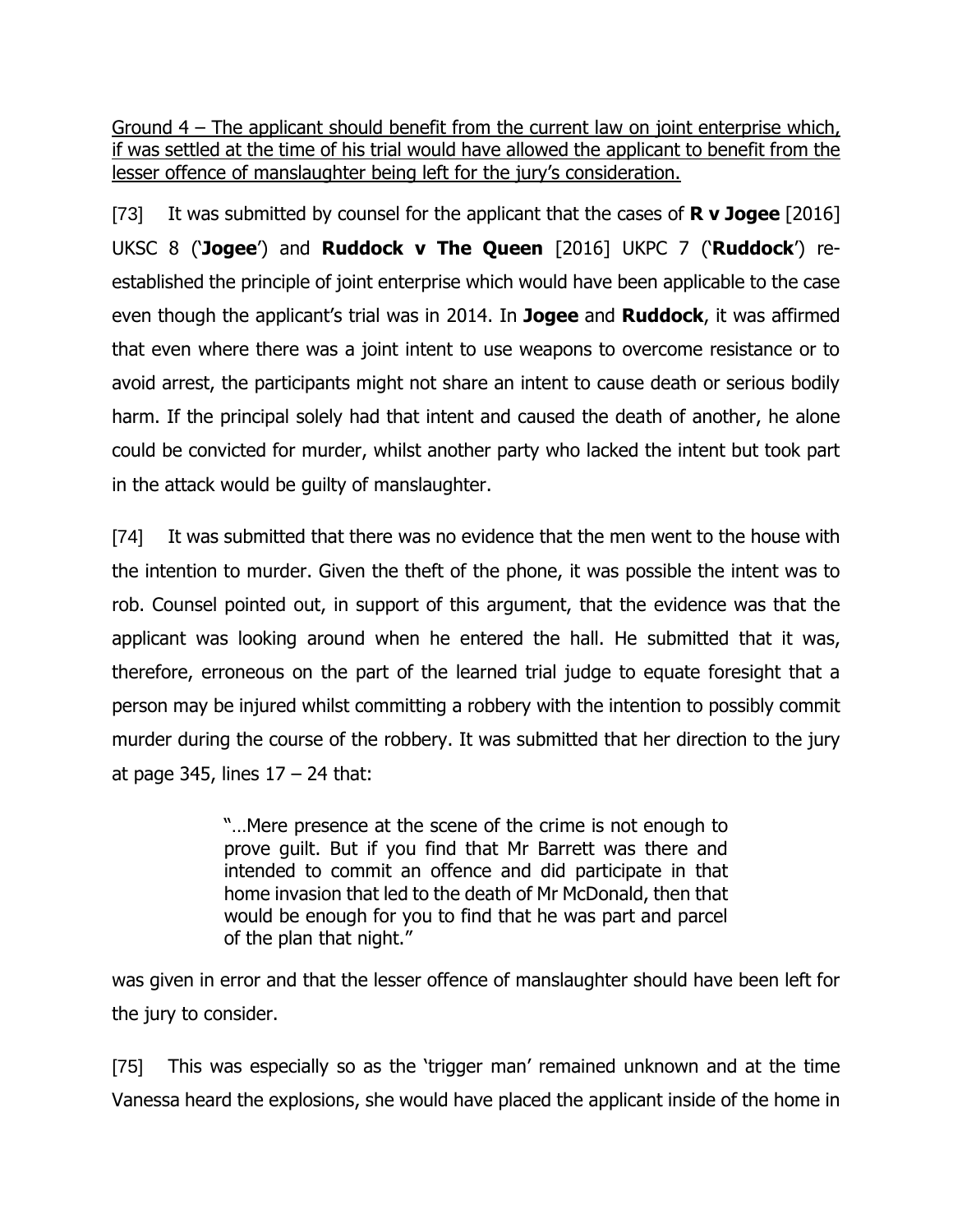the living room. The Crown submitted that similar to the decision of **Joel Brown and Lance Matthias v R** [2018] JMCA Crim 25 ('**Brown and Matthias**'), this would not have been an appropriate case for manslaughter to be left for the jury to consider. In **Brown and Matthias**, the court was tasked to determine whether the learned trial judge misdirected the jury on joint enterprise/common design, in the light of the decision in **Jogee** and **Ruddock** and consequently erred in failing to leave manslaughter for the jury's consideration. The Crown further submitted that in this case there was no intention to commit anything other than murder given the time of the commission of the offence, the intruders were disguised, they were all armed with guns, the guns were pointed on the witness and the phone was taken after the explosions. The Crown relied on **Germaine Smith et al** v R [2021] JMCA Crim 1 ('**Germaine Smith'**); and **Hunte and Khan v The State** [2015] UKPC 33 ('**Hunte and Khan**').

#### Analysis

[76] The learned trial judge's directions to the jury were in keeping with the law as it was understood then but which was subsequently clarified in **Jogee** and **Ruddock**. For context, the United Kingdom Supreme Court and the Privy Council restated what they said was long established as basic principles of the criminal law relating joint enterprise. An accessory or secondary party is one who assists or encourages another to commit a crime with the necessary intention to do so. Such a person is guilty of the same offence as the actual perpetrator or principal. Even if the prosecution is unable to prove whether a defendant was the principal or accessory, it does not matter as long as it can be proved that he participated in the crime as one or the other with the necessary intention to assist or encourage the commission of the offence that was actually committed.

[77] **Jogee** and **Ruddock** were concerned with what has become known as "parasitic accessory liability". As was explained in **Brown and Matthias** at para. [90] "parasitic accessory liability…doctrine covers situations where two persons (D1 and D2) set out to commit an offence (crime A) and in the course of that joint enterprise one of them (D1)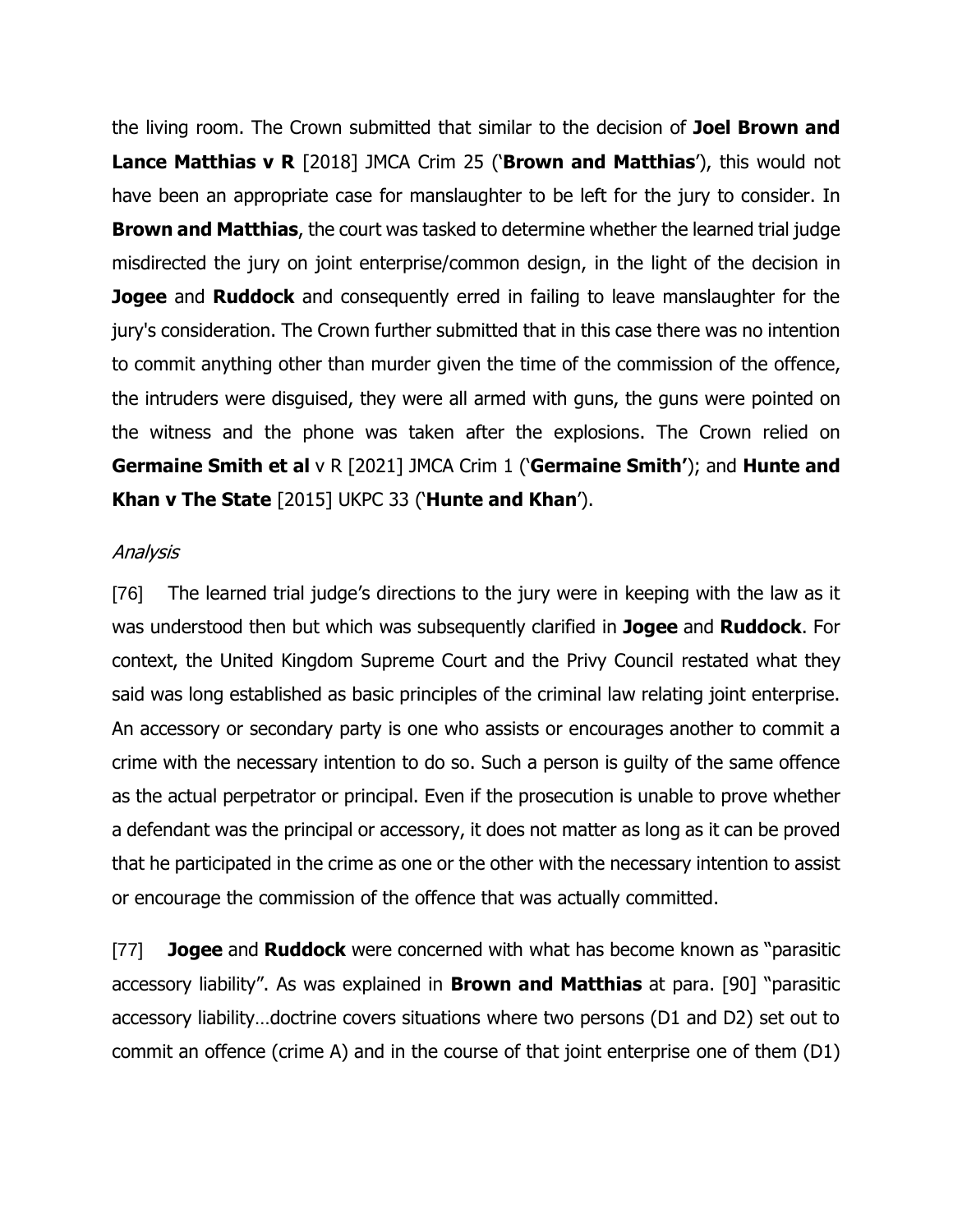commits another offence (crime B). The question is whether the person who does not commit crime B, (D2) can be held liable for it".

[78] In **Jogee** and **Ruddock**, it was firmly established that it was an error as a matter of law to equate foresight with the intention to assist. The correct approach, according to the court, is to treat foresight as evidence of intent. It had to be proved that both parties shared the requisite intention to commit both crimes.

[79] In **Brown and Matthias,** one ground of appeal for the applicant, Lance Matthais, was that the learned trial judge failed to leave an alternative verdict of manslaughter for the consideration of the jury. It was counsel's position that the learned trial judge failed to direct the jury that if there was a common design to use unlawful violence short of the infliction of grievous bodily harm, then the applicant, could be found guilty of manslaughter if the victim's death was an unexpected consequence of the carrying out of that common design.

[80] At trial the prosecution's case concerning Lance Matthias was that he was a part of a group of men who entered the home of the deceased armed with firearms and killed the deceased. It was their contention that he aided and abetted the murder and had the intention to do so as part of a joint enterprise. On appeal, his counsel argued that this interpretation of the events occurring on that night was erroneous and that he had no such intention to kill or cause grievous bodily harm, which is the necessary intention for murder. Rather that it could only have been viewed that he had an intention, at most, to intimidate or cause harm but not serious bodily harm. As such, it was submitted that the learned trial judge ought to have left the lesser offence of manslaughter to the jury to consider.

[81] This court found that there was nothing on the evidence, either as presented by the prosecution or the defence at trial, to prove that he could have been there merely to intimidate or to do anything else other than to do serious bodily harm to someone in the bedroom. On this basis, the court concluded that to bring to the attention of the jury that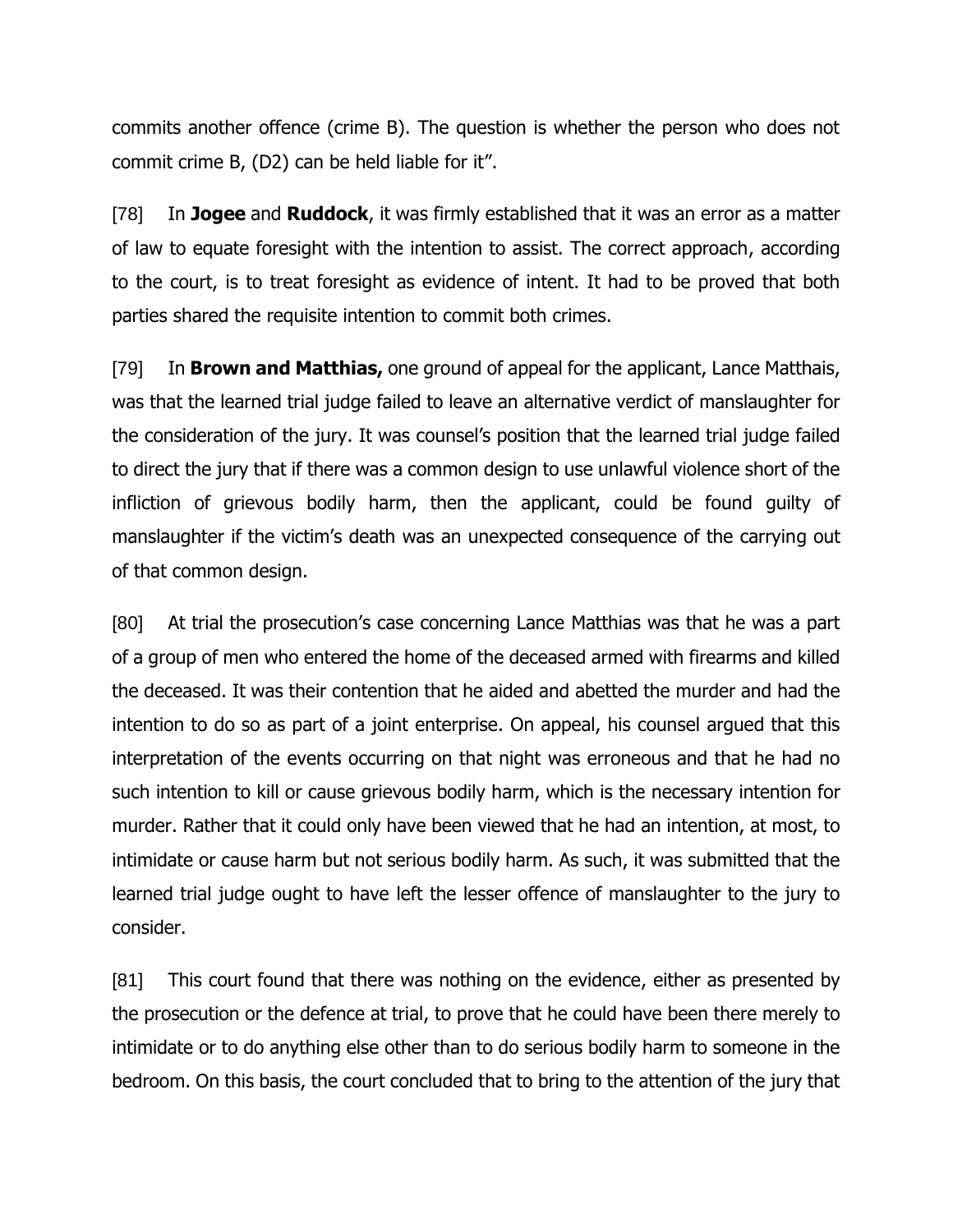the he went there to commit any offence other than murder would have been speculative in the absence of any such evidence.

[82] This court recently reviewed **Jogee** and **Ruddock** and **Brown and Matthias** in **Germaine Smith.** At paras. [70] – [73] Brooks JA (as he then was), writing for the court, said:

> "[70] The difficulty with the submissions, which are based on the principles emanating from **Ruddock v The Queen**, is that there is no evidence from any of the applicants to suggest that he was present but for a purpose that did not include killing or inflicting grievous bodily harm. A similar submission was made to this court in **Joel Brown and Lance Matthias v R**, which Mrs Johnson O'Connor cited in support of her submissions. In addressing that issue in that case, McDonald Bishop JA, first, explained the principle of joint enterprise. She said, in part, at paragraph [77]:

'…The core of the principle, as restated in **R v Jogee; Ruddock v The Queen**, is that a person who assists or encourages another to commit a crime (the secondary party or the accessory) is guilty of the same offence as the actual perpetrator of the crime (the principal) if he 'shares the physical act', that is, through assisting and encouraging the physical act. In their Lordships words, '[h]e shares the culpability precisely because he encouraged or assisted the offence'. Their Lordships further explained:

'Sometimes it may be impossible for the prosecution to prove whether a defendant was a principal or an accessory, but that does not matter so long as it can prove that he participated in the crime either as one or as the other.'

These basic principles, their Lordships said, are 'long established and uncontroversial'.'

[71] Her Ladyship then demonstrated the flaw in the submissions. She said, in part, at paragraph [79]: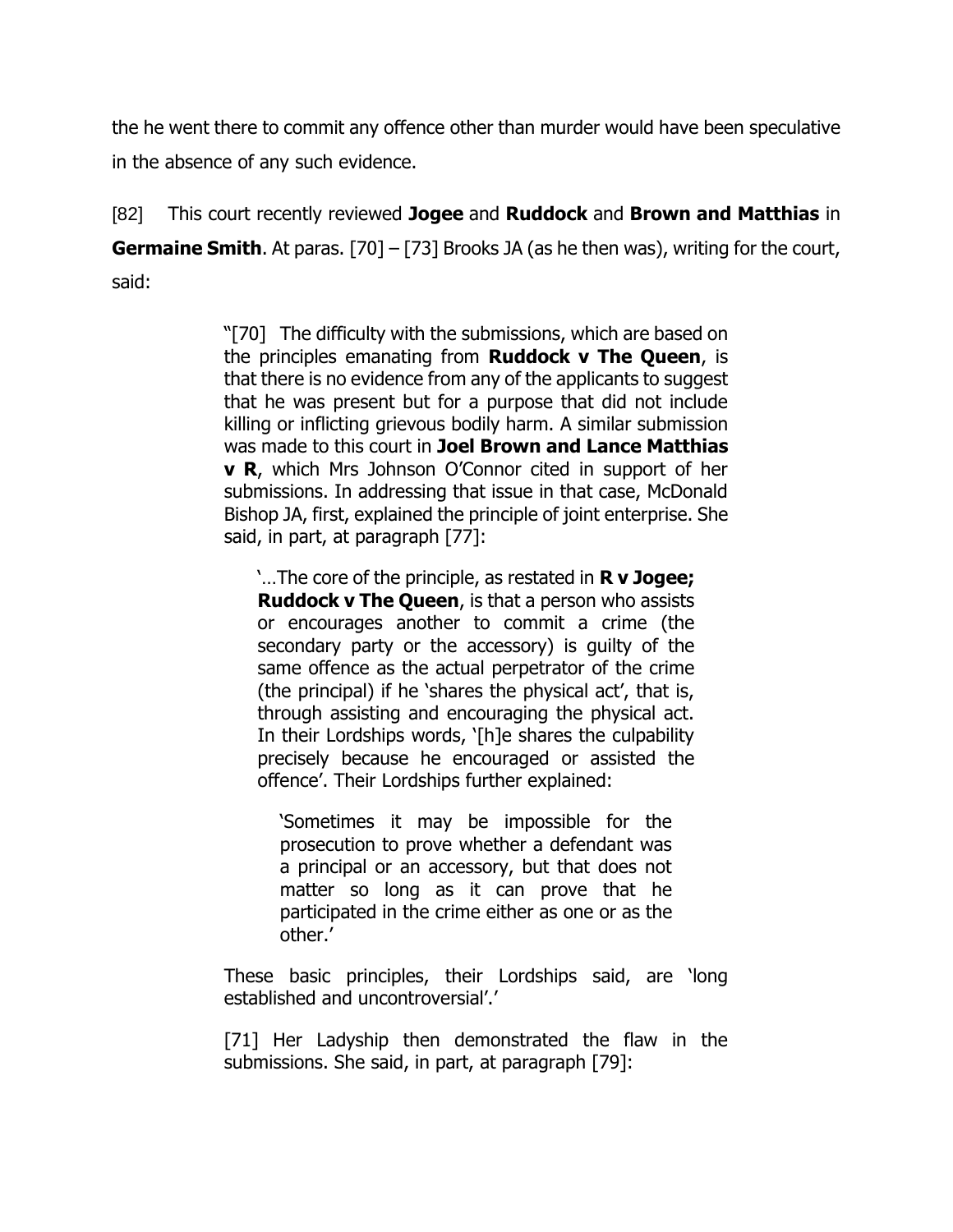'The danger in the learned trial judge intimating to the jury that Lance Matthias may have been at the premises for the purpose of intimidation or anything else, other than to kill or do serious bodily harm, as [counsel for Mr Matthias] suggests, is that his defence was that he knew nothing about what had transpired and that the case against him was a fabrication. Furthermore, and even more importantly, even if the jury were to reject his defence and accepted that he was there, there was no evidence that he could have been there merely to intimidate or to do anything else other than to do serious bodily harm to someone in the bedroom.'

### [72] She distinguished **Ruddock v The Queen** at paragraph [102]:

'In sum, this was not a case which, on the evidence, involved a plan to carry out one crime (crime A) and during the course of carrying out crime A, to which the appellant was a voluntary participant, murder, which was another crime (crime B), was committed by someone else. In short, the circumstances of this case do not warrant the application of the principles emanating **from R v Jogee; Ruddock v The Queen** treating with parasitic accessory liability.'

[73] It is true that Mr Matthias' case was different from this case because he was present in the room where the fatal shots were fired. However, a similar approach to that used by McDonald Bishop JA was taken by this court in **Shawn Campbell and Others v R** [2020] JMCA Crim 10, where the specific action of each of the accused was more left to inference. The court said, at paragraph [421] of its judgment, that **Ruddock v The Queen** did not apply where there was no evidence to suggest an intention other than to kill or cause grievous bodily harm:

'…As [counsel for the Crown] pointed out, the appellants were indicted jointly for murder. The case for the prosecution was that they acted together and in concert in murdering the deceased. Their defences were a denial that they committed the offence. **There was therefore nothing in the evidence to ground a suggestion that any of them may**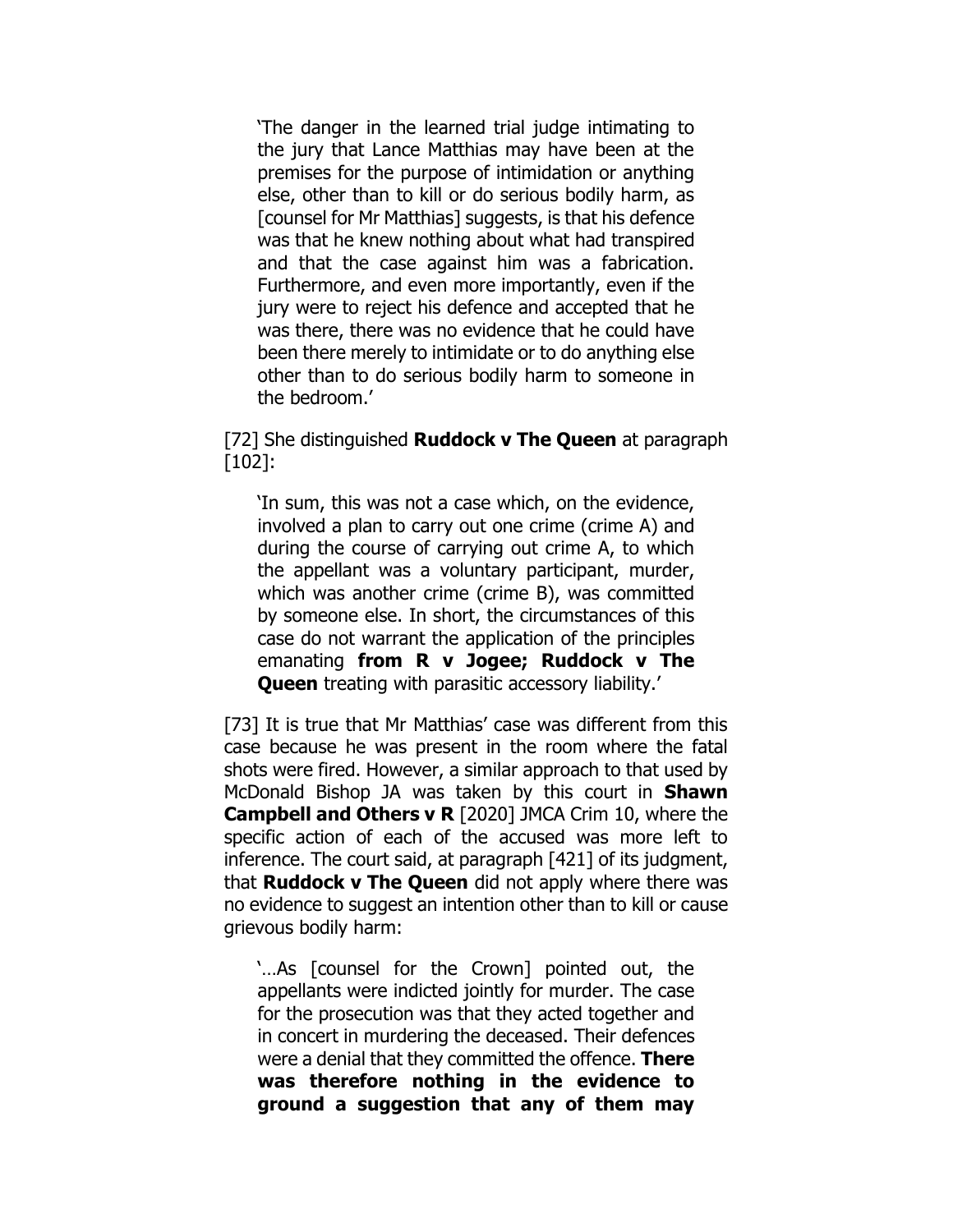**have had an intention other than the intention to kill or to cause grievous bodily harm. In these circumstances, in our view, the question of manslaughter did not arise and the judge was entirely correct to remove it from the jury's consideration'.**" (Emphasis as in the original)

[83] In the case at bar, the applicant invaded the home of the deceased with a group of men who were all dressed in a manner to conceal their identity and all armed with firearms. The applicant and another held the witness at bay with firearms while another went elsewhere in the house. The applicant left with the other intruders after shots were fired. There was no evidence of any intention to do anything other than to kill or cause grievous bodily harm to the deceased.

[84] Furthermore, the fact that robbery was committed does not mean the original enterprise must have been or was an intention to rob. As in **Hunte and Khan**, this was neither a "realistic" nor "obvious alternative" on the evidence. Indeed, the evidence suggests it was a crime of opportunity as the robber only took the item as he fled. This was after he had a firearm pointed at the witness for some time. There is also no indication that either the applicant or the other man showed any reaction on hearing the explosions or desisted from their task at hand until after the third man ran through the hall.

[85] The applicant's defence was that he could not possibly have been one of the perpetrators. He was not there. Therefore, there could have been no other offence to which he had agreed to be a party to which his actions would have been limited. As the court explained in **Brown and Matthias**, to direct the jury's mind to any other offence other than that of murder would have been "highly speculative" and amount to the learned trial judge "putting fanciful possibilities" to the jury for their consideration.

[86] The Law Lords in **Jogee** and **Ruddock** made it clear that the effect of putting the law right was not to make convictions invalid where the law as it was understood was faithfully applied, if it had not been important on the facts to the outcome of the trial or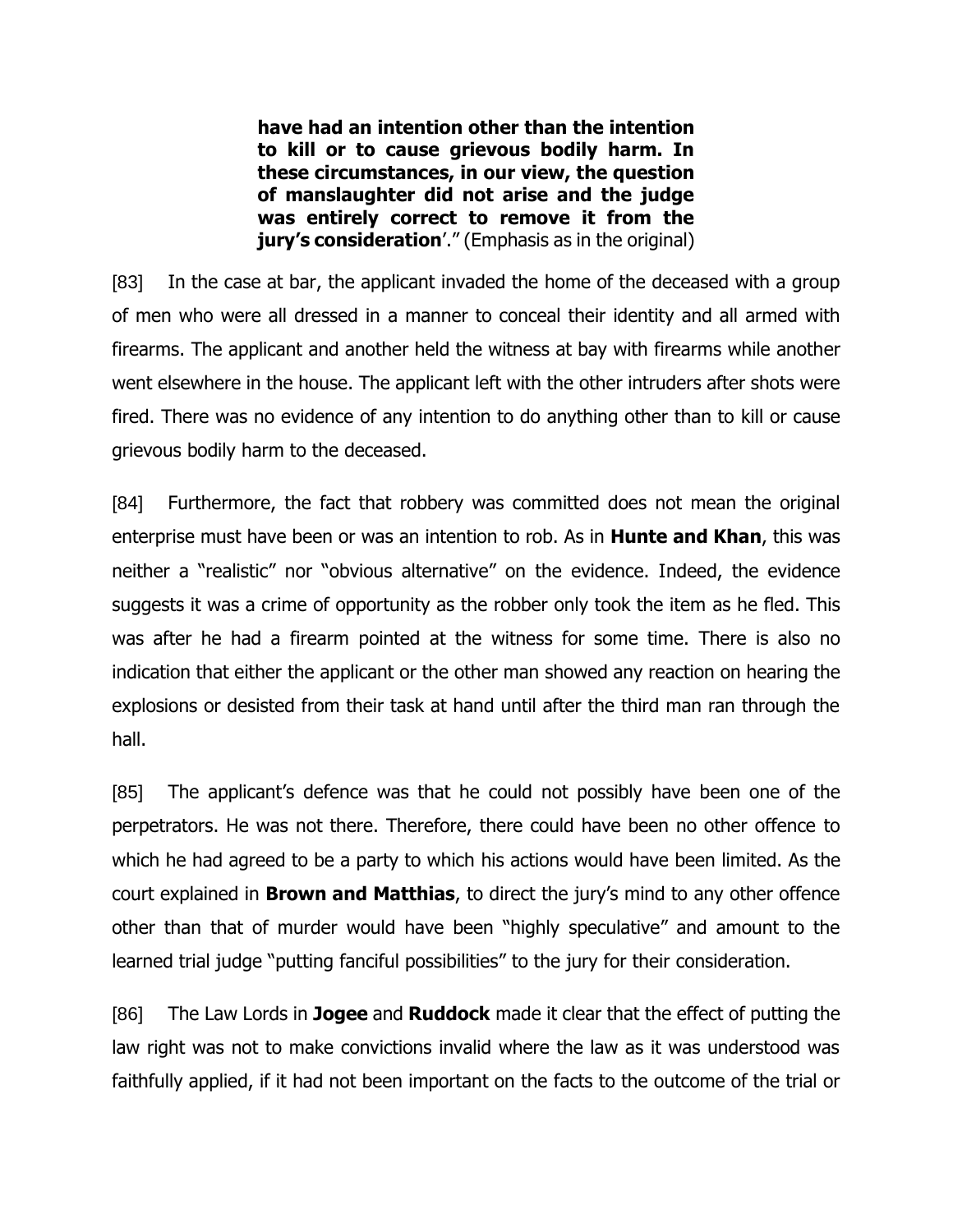to the safety of the conviction. This court in **Tyrone Brown and Techla Simpson v R** [2020] JMCA Crim 8 at para. [55] made note of commentary concerning the effect of **Jogee** and **Ruddock** on previous convictions:

> "[55] The learned authors of Blackstone's Criminal Practice (2017) had this to say in relation to the impact of **Jogee** on previous convictions at paragraph A4.13:

'The Supreme Court in Jogee [2016] 2 WLR 681 emphasised that the correction of the previous error in the law  $-$  'equating foresight with intent to assist rather than treating the first as evidence of the second' -- did not mean that previous convictions under the old law were necessarily invalid. The error, though important as a matter of legal principle, may not have been important on the facts to the outcome of a particular trial or to the safety of a particular conviction.'"

[87] There is no benefit to be had by the applicant from the restatement of the law relating to joint enterprise as it did not apply to the facts of this case and did not affect the safety of the applicant's conviction.

[88] We, therefore, found that this ground was also without merit.

# Ground 3 – The sentence is manifestly excessive

[89] It was submitted, on behalf of the applicant, that the learned trial judge failed to explain how she arrived at the sentence of life imprisonment with the stipulation that he serves 25 years before becoming eligible for parole. There was no detailed application of the aggravating and mitigating factors more than a mere mention of their existence. It was counsel's position that whilst there is no usual starting point for the offence of murder a trial judge is obligated to set out the reason for the sentence imposed on the accused. The learned trial judge would have failed in this regard. Additionally, there was said to be no consideration of the positive aspect of the applicant's social enquiry report. In the circumstances, counsel asked that the sentence be reduced to 15 years before being eligible for parole.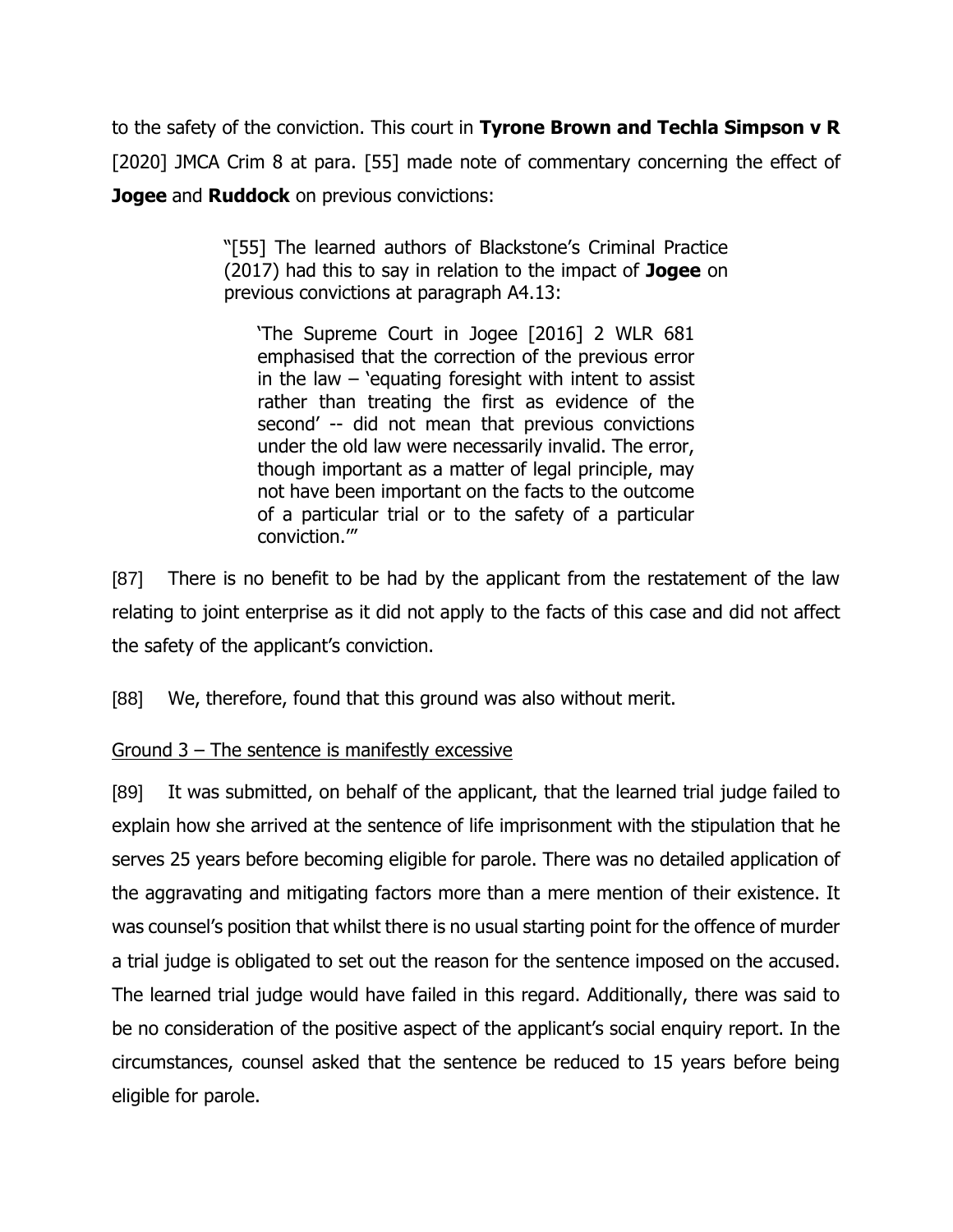[90] Counsel made reference to the case of **Daniel Roulston v R** [2018] JMCA Crim 20 where this court set out the correct approach and methodology to be taken by a sentencing judge. At para. [17], it was explained by McDonald-Bishop JA that:

> "[17] Based on the governing principles, as elicited from the authorities, the correct approach and methodology that ought properly to have been employed is as follows:

- a. identify the sentence range;
- b. identify the appropriate starting point within the range;
- c. consider any relevant aggravating factors;
- d. consider any relevant mitigating features (including personal mitigation);
- e. consider, where appropriate, any reduction for a guilty plea;
- f. decide on the appropriate sentence (giving reasons); and
- g. give credit for time spent in custody, awaiting trial for the offence (where applicable)."

[91] Mr Robinson submitted that the necessity of setting out the reasons for the sentence was explained by Simmons JA, writing for the court in **Delton Smikle v R**  $[2020]$  JMCA Crim 48 at para.  $[61]$ , that:

> "[61] The principles of sentencing must also guide the process. The learned trial judge correctly identified those principles. However, she fell into error when she failed to indicate how she arrived at the sentence in respect of this count." It was acknowledged by the Crown that the learned trial judge did not adopt the usual procedure of setting out a starting point and then go on to consider the mitigating and aggravating factors. It was, however, noted that she did take into consideration the mitigating features that the applicant was a minor at the date of the offence and that the actual 'trigger man' remained unknown. It was, however, submitted given this was a home invasion, the weapon used, the time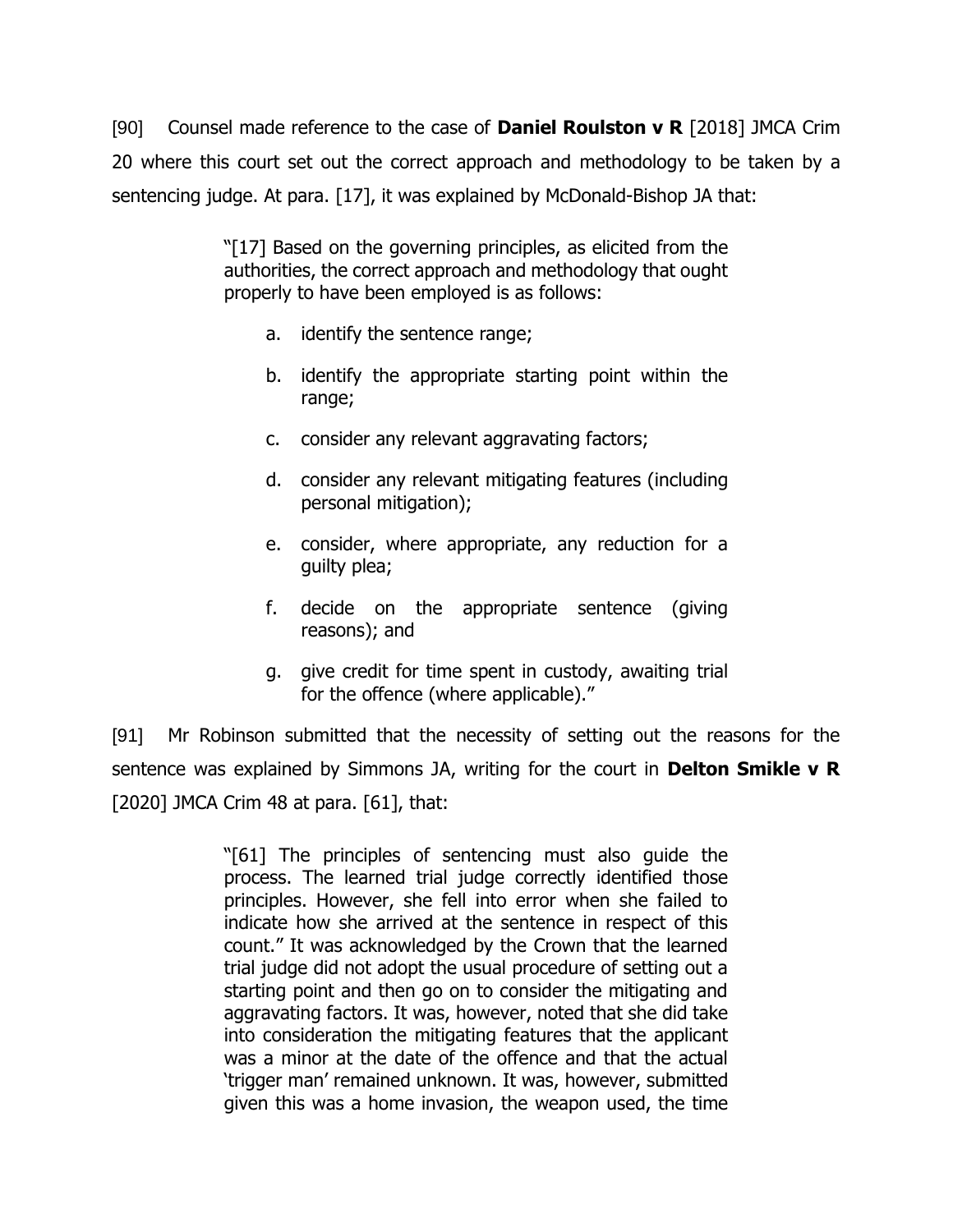of day and the number of invaders the sentence could not be considered to be manifestly excessive.

[92] Counsel in support of this submission made reference to several home invasion cases where the sentences imposed ranged from 25 years to 45 years before eligibility for parole (see **Peter Dougal v R** [2011] JMCA Crim 13, **Ian Gordon v R** [2012] JMCA Crim 11, **Massinissa Adams and Others v R** [2013] JMCA Crim 59 and **Calvin Powell and Another v R** [2013] JMCA Crim 28).

# Analysis

[93] It is true that the learned trial judge, in her summation, was of few words when sentencing the applicant. She said at page 393, lines 11-25:

> "Your lawyer is right. We do not know the actual trigger man and at the time the offence was committed, you were under the age of 18. So I will take those factors into account when you're sentenced. You have committed a very serious offence and I will have to start at the very top of the scale, when it comes to sentencing. A man's life has been lost. A family disrupted and the jury has found that you were one of the persons responsible for it. In the circumstances, the sentence of this court is life imprisonment and you will not be eligible for parole until you have served 25 years…."

We realiSe that this sentencing exercise was carried out in 2014 before the guidance of this court in **Daniel Roulston v R** and **Meisha Clement v R** [2016] JMCA Crim 26 and the Sentencing Guidelines for use by Judges of the Supreme Court of Jamaica and the Parish Courts promulgated in December 2017. However, as this court has pointed out before, trial judges were not without the benefit of some guidance. Such was given in **Regina v Evrald Dunkley** (unreported), Court of Appeal, Jamaica, Resident Magistrates Criminal Appeal No 55/2001, judgment delivered 5 July 2002. At page 4 of the judgment, P Harrison JA (as he then was), writing for the court, stated:

> "If therefore the sentencer considers that the 'best possible sentence' is a term of imprisonment, he should again make a determination, as an initial step, of the length of the sentence,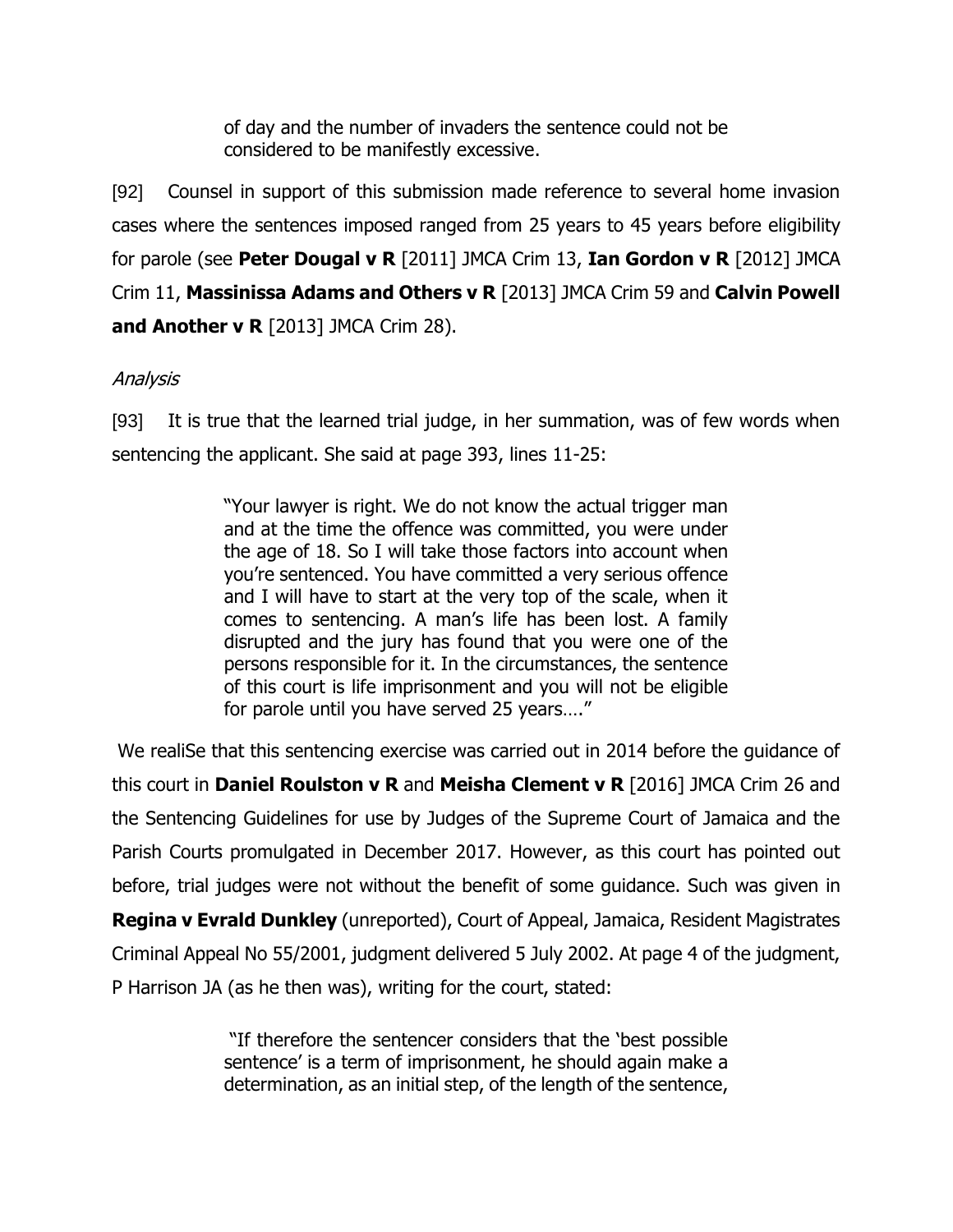as a starting point, and then go on to consider any factors that will serve to influence the length of the sentence, whether in mitigation or otherwise. The factors to be considered in mitigation of a sentence of imprisonment are, whether or not the offender has:

- (a) pleaded guilty;
- (b) made restitution; or
- (c) has any previous conviction.

These factors must be considered by the sentencer in every case before a sentence of imprisonment is imposed."

It is accepted that the learned trial judge did not follow this guidance which enabled this court to conduct a review of the sentence imposed.

[94] This court has reiterated on many occasions that its ability to interfere with the sentence of an accused is as was described by Justice Hilbery in **R v Kenneth John Ball** (1952) 35 Cr. App. R. 164 at page 165:

> "In the first place, this Court does not alter a sentence which is the subject of an appeal merely because the members of the Court might have passed a different sentence. The trial Judge has seen the prisoner and heard his history and any witnesses to character he may have chosen to call. It is only when a sentence appears to err in principle that this Court will alter it. If a sentence is excessive or inadequate to such an extent as to satisfy this Court that when it was passed there was a failure to apply the right principles then this Court will intervene."

[95] The approach to be taken by the court in considering an appeal against sentence was set out in **Meisha Clement v R**, at para. [43]:

> "[43] On an appeal against sentence, therefore, this court's concern is to determine whether the sentence imposed by the judge (i) was arrived at by applying the usual, known and accepted principles of sentencing; and (ii) falls within the range of sentences which (a) the court is empowered to give for the particular offence, and (b) is usually given for like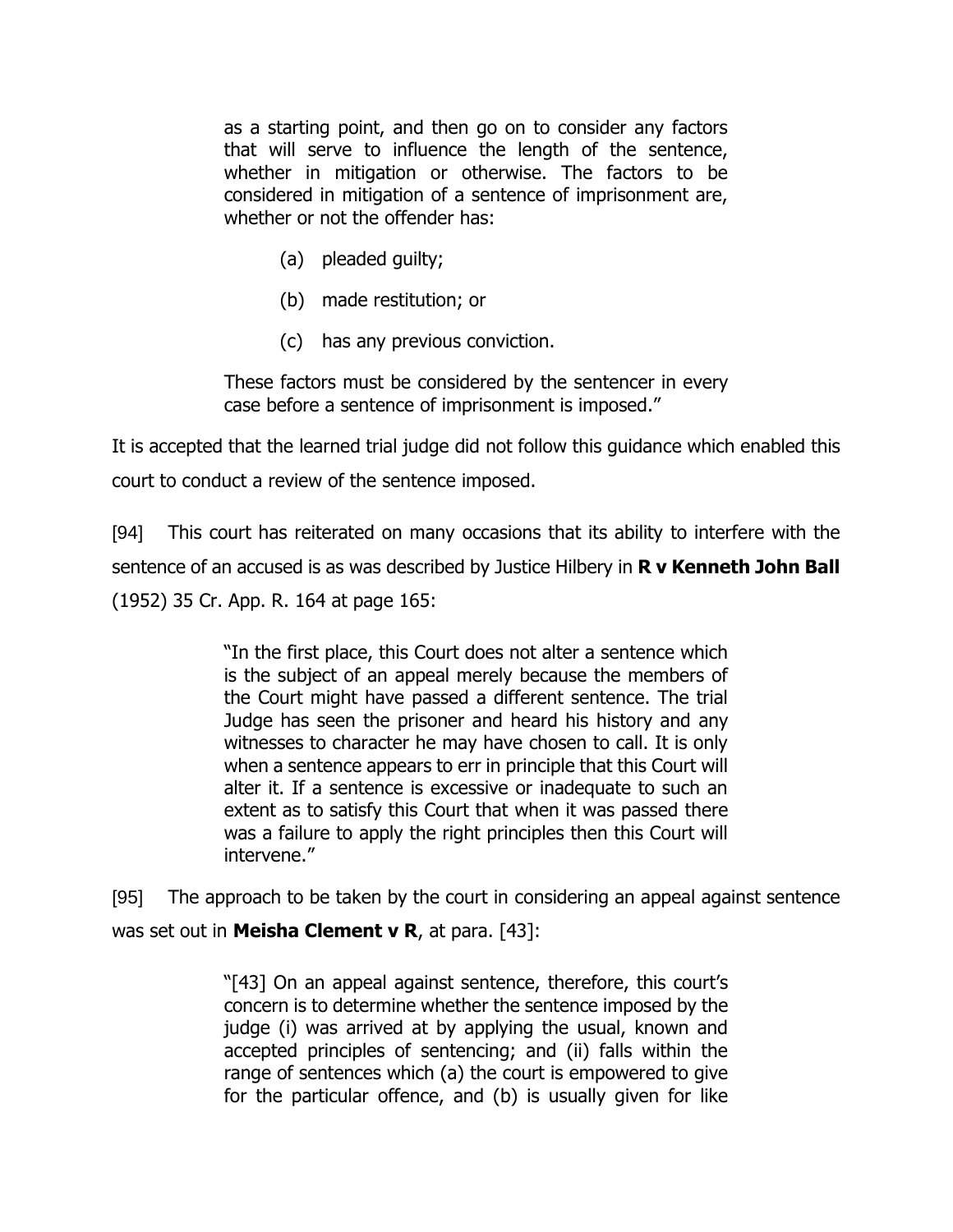offences in like circumstances. Once this court determines that the sentence satisfies these criteria, it will be loath to interfere with the sentencing judge's exercise of his or her discretion."

[96] It is true that not much was said which reflects the considerations of the learned trial judge in making a decision as to the appropriate sentence. We, therefore, examined whether the sentence of the learned trial judge fell outside of the usual range of sentences for murder. In so doing we noted the decision of the court in **Paul Brown v R** [2019] JMCA Crim 3 that:

> "[19] It has often been said that sentencing is the most difficult part of a criminal trial. It is often similarly a most difficult exercise for a court of review. Whilst trying to see whether the sentencing court arrived at a sentence that was suitable for the offence and the offender, this court will review cases that might be similar in facts and circumstances; but, as each case and each offender involves its own peculiarities, the cases canvassed will never be the same as the one under review. They must therefore be used only as a general guide."

See also **Lescene Edwards v R** [2018] JMCA Crim 4 at para. [127].

[97] A review of the cases showed that the current range of time to be spent before eligibility for parole in cases of murder range between 25-40 years. In **Lescene Edwards v R** the applicant was convicted for killing his partner in her home. He was sentenced to life imprisonment not becoming eligible for parole before 35 years. On appeal, the court found that the applicable starting point for a murder of that nature based on an assessment of similar cases was 25 years (a range of 15 to 45 years was identified). The court further considered the delay he suffered in the matter, time spent in pre-trial custody, his good character and the absence of previous convictions and concluded that a sentence of 20 years before eligibility for parole was warranted in the circumstances.

[98] Secondly, in **Peter Dougal v R**, the applicant was charged for the murder of two individuals whom he had killed whilst they were sleeping in their bed. The sentencing judge ordered that the applicant should be subject to the death penalty. On appeal the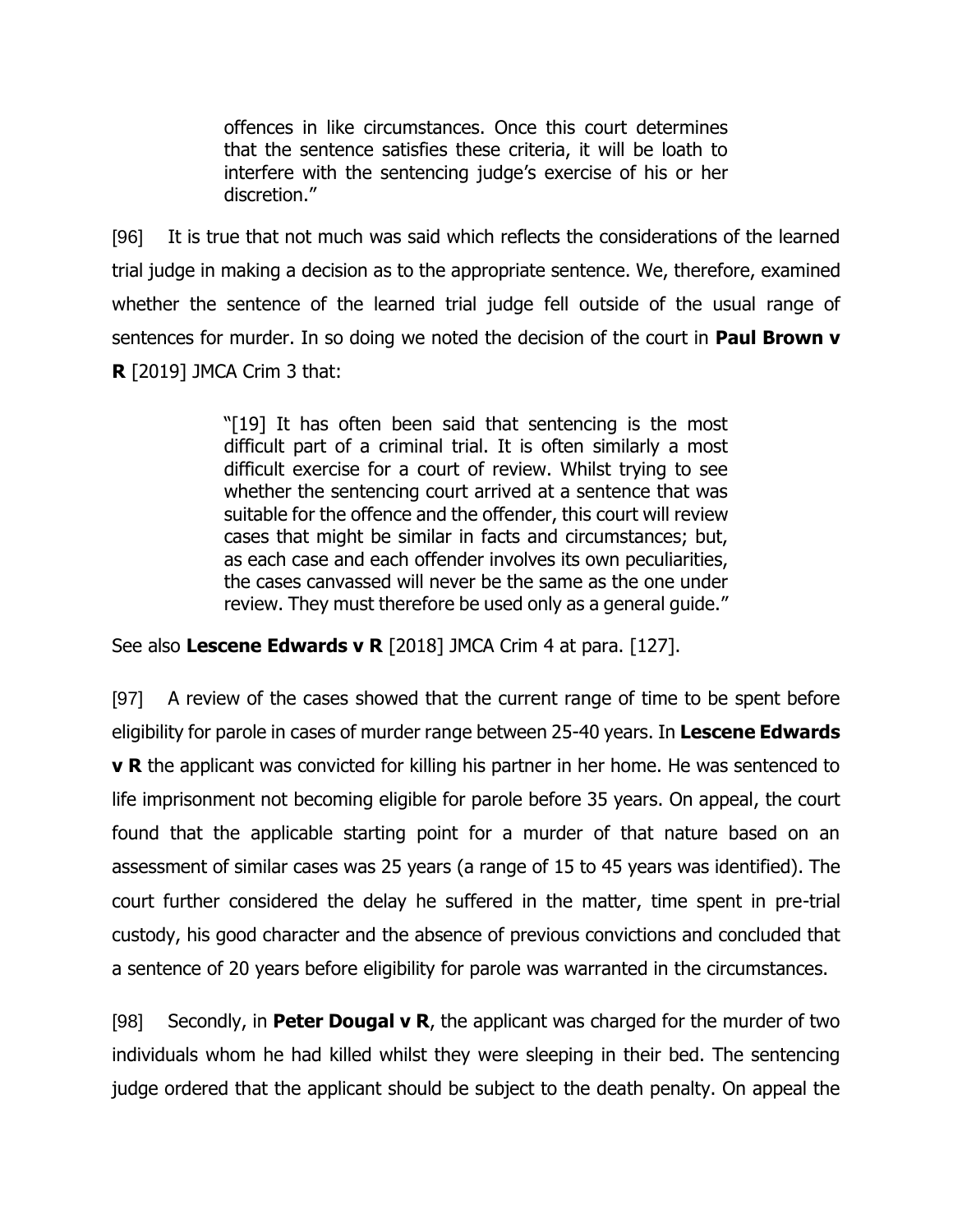court concluded that a sentence of life imprisonment with the stipulation that he serve 45 years before becoming eligible for parole was reasonable in the circumstances.

[99] In **Ian Gordon v R** [2012] JMCA Crim 11, the applicant along with two other men entered unto private property and fired several shots into a home thereon killing two men who were inside. The applicant was convicted for murder and ordered to serve 30 years' imprisonment before being eligible for parole.

[100] Also in **Paul Brown v R**, the applicant had been convicted for murder and sentenced to serve 35 years' imprisonment before becoming eligible for parole. The applicant opened gunfire on the deceased who tried to run but was chased by the applicant who continued to fire shots at him and killed the deceased. The applicant sought leave to appeal on the basis that his sentence was manifestly excessive. In light of the fact that at the time the offence was committed the applicant was 43 years old, had no previous criminal history and was gainfully employed, it had been submitted that not enough consideration had been given to the principle of rehabilitation.

[101] The court in **Paul Brown** found that a summary of cases showed a range of stipulated pre-parole period to be between 25 years' and 45 years' imprisonment. with the higher figures in the range being stipulated in cases involving multiple counts of murder. The court, in making its decision, considered that there was no evidence that the learned trial judge considered the time the applicant spent in custody on remand and the fact that this was his first offence. In light of these factors, the court found that a sentence of 29 years' imprisonment before eligibility for parole was appropriate. From this figure, the court further deducted five years and six months that the applicant spent in custody prior to his trial.

[102] In the case of **Massinissa Adams et al v R**, the applicant had been convicted with two others for the murder of an Assistant Commissioner of Police. The applicant was sentenced by the trial judge to the death penalty. On appeal, the court substituted the